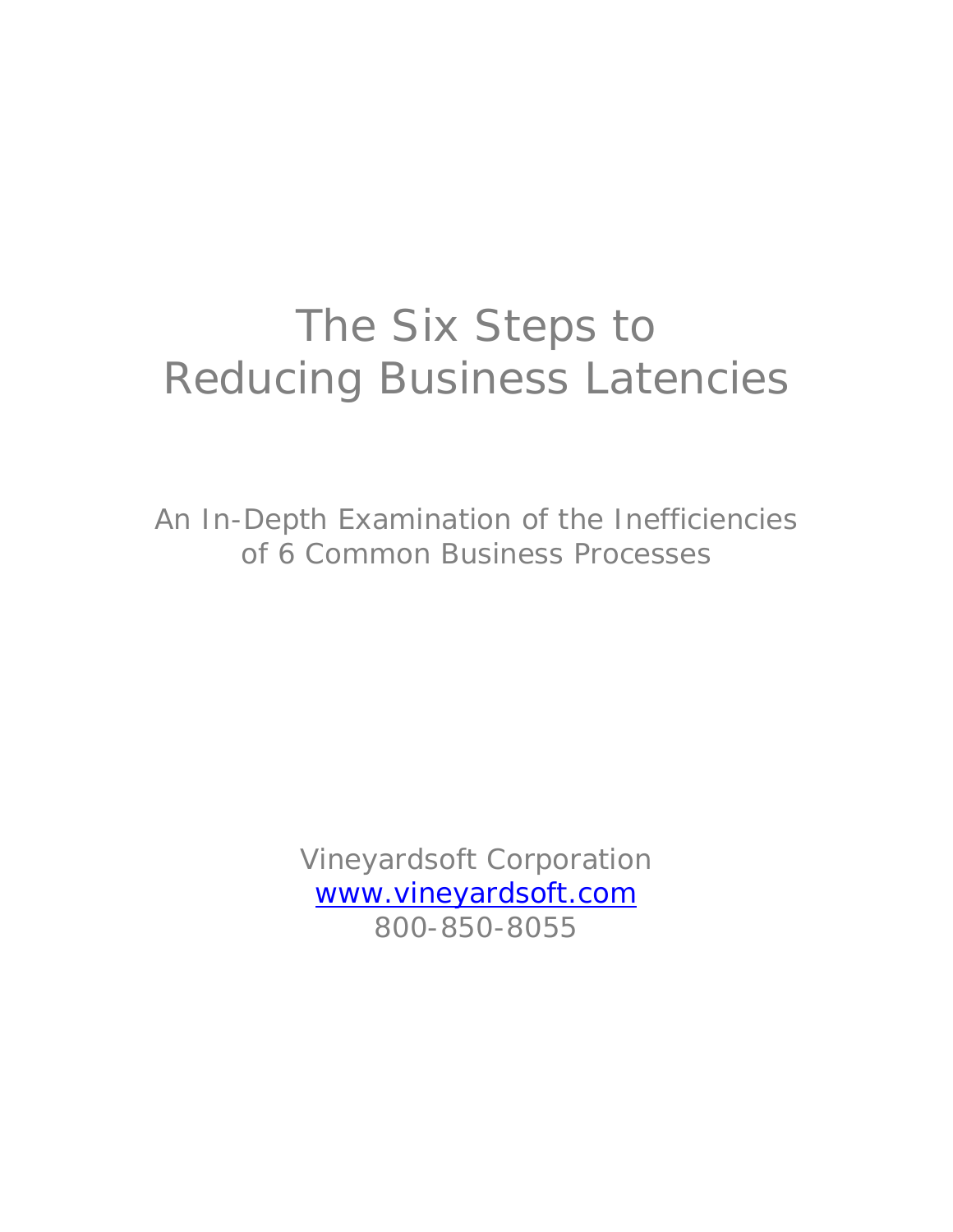# Introduction

**Efficiency**. When you look at all the ways that an organization tries to improve their business, they all come down to a single goal. Efficiency. The investment in the most recent technologies such as phone systems, computers, and computer software is done with the explicit hope these investments will increase organizational efficiency. Similarly, investing in training is done with the expectation that the training will result in a smarter staff, one that makes fewer mistakes and takes less time to do routine tasks.

Although these two investments – technology and training – are quite different, they both have the same ultimate goal: **Efficiency**. In other words, "*the ability to do one's job faster and smarter than before*".

Faster and Smarter. Almost all corporate initiatives can trace their desired results to either (or both) of these goals. But "Faster and Smarter" is becoming more difficult for businesses to achieve.

In the "old days" (1970s thru the 90s), it was easy. Businesses looked **outside** of their walls, in search of **fast technologies** to support their internal processes. Manual processes were replaced by automation, and "old" automation was replaced by newer and faster automation.

This is no longer the case. Today's companies already have fast technologies in place. Investing in a newer technology that processes data one millisecond faster than an old technology is not the answer.

Companies must stop looking **outside** of their own environment, in search of **fast technologies**. Instead, companies must begin to look **inside** their own business, in search of **slow processes** that can be improved.

These slow processes are referred to as a company's **Latencies**.

Once Data Latencies are identified, organizations can begin to implement processes (and technologies) specifically designed to address them. This paper will detail the six most common areas for Latency within an organization, and will explain not only how they can be identified, but the processes and methods required to reduce them.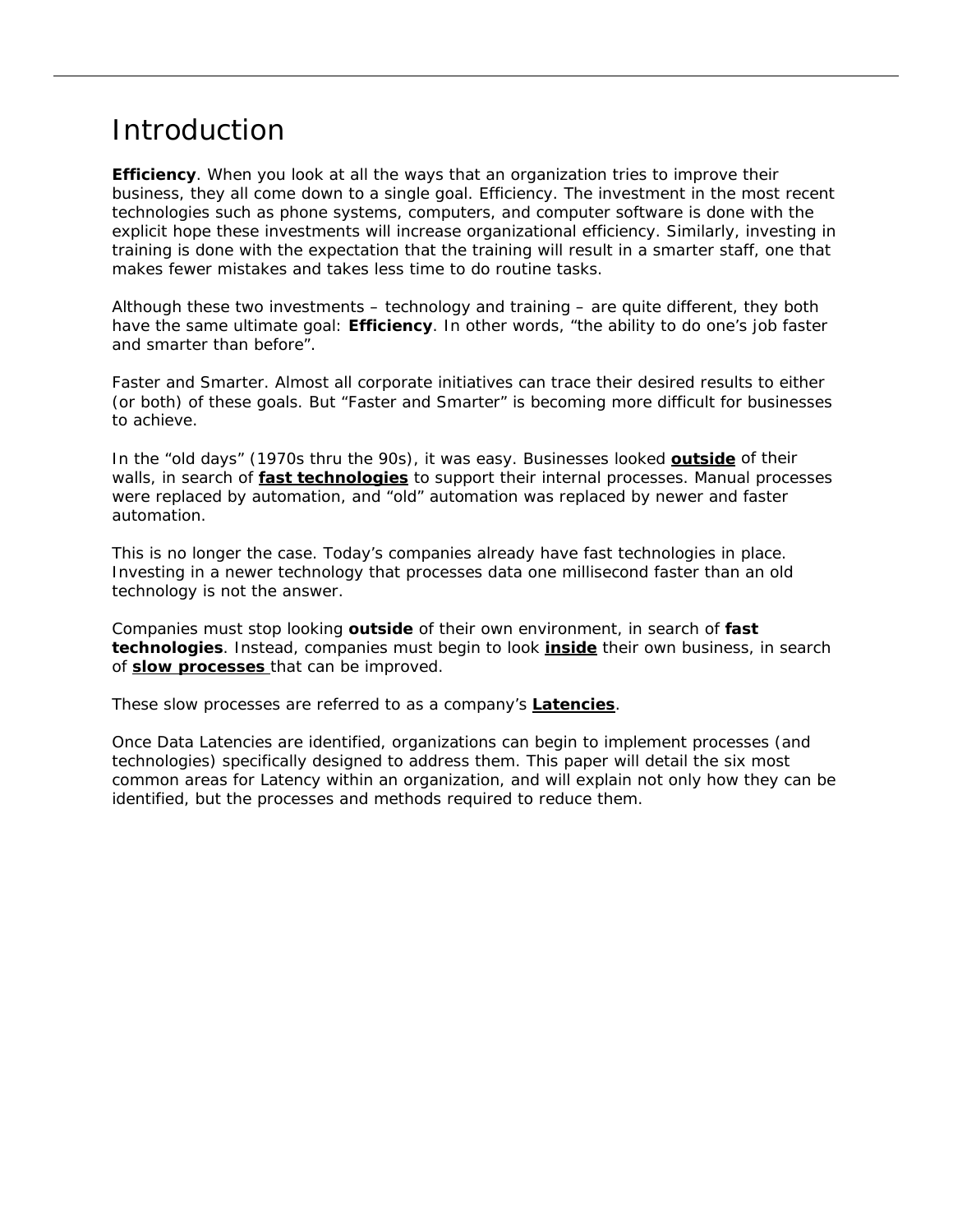# The 6 Business Latencies

Although every business has its own unique set of business processes and challenges, it is possible to identify six "generic" areas of business activity that typically contain Latencies. These areas are:

- 1. Executing Redundant Tasks
- 2. Identifying and Responding to "Trouble Spots" (Exception Management)
- 3. Profiling & Loyalty-Building
- 4. Monitoring and Processing Incoming Email
- 5. Generating and Distributing of Reports
- 6. Integrating Data Analysis & Response

The following pages will detail each of these in the following terms:

- $\rightarrow$  Definition of the Latency Area
- $\rightarrow$  Real-Life Latency Examples
- $\rightarrow$  The Latencies' Impact on Business
- $\rightarrow$  How to Reduce the Latencies

#### Note: Zero-Latency Technologies

Although this paper will discuss examples of business scenarios with embedded Latencies, the methods by which these Latencies can be reduced, and the functional requirements of Automation to address these Latencies, this paper is not designed to discuss or review commercial Zero-Latency technologies on the market today. These technologies are often categorized under the heading of "Business Activity Monitoring" (or "BAM") solutions and range in price from \$3,000 to \$300,000.

To explore the appropriate Zero-Latency technologies for your organization, it is suggested that you determine which of the six Latency-prone areas are evident within your organization and then evaluate each potential solution in regard to its ability to address those areas of need.

## Latency #1: Executing Redundant Tasks

**Definition**: The process of performing those repetitive tasks which include some amount of human intervention.

It's important to note that a redundant task in itself does not necessarily include Latency; only if the redundant task requires some amount of human intervention does Latency enter the picture to a greater or lesser degree.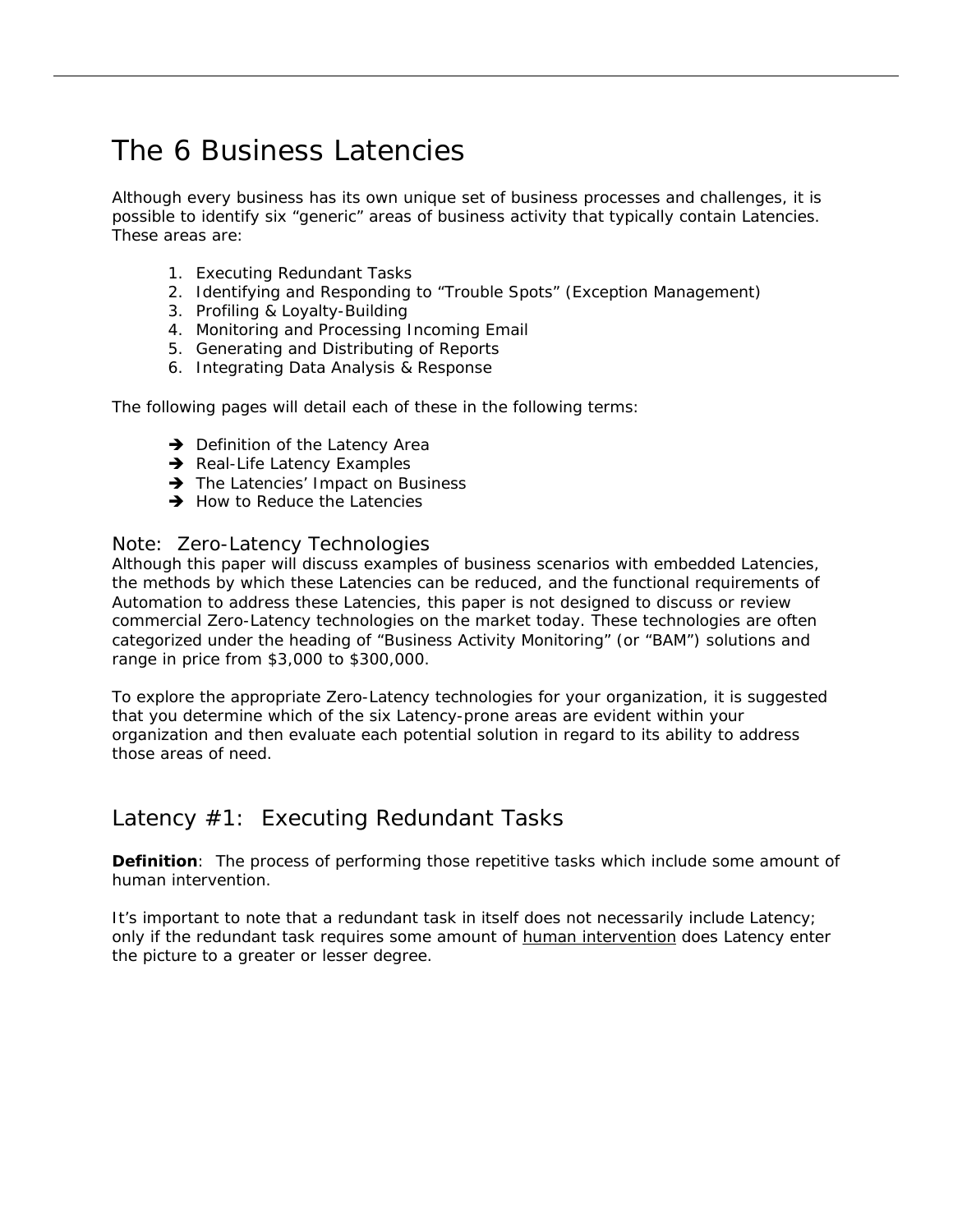## Examples:

The following are examples of redundant task activities that require some degree of user intervention. Note that by definition these examples are not "exceptions" to business-asusual; they each represent a recurring activity that requires one or more people to expend time and effort that could otherwise be used elsewhere.

- $\rightarrow$  A salesperson who generates and delivers "standard" messages such as Order Confirmations, Quotes, Expirations Notices, and so on.
- $\rightarrow$  A person in Finance whose generates and delivers Invoices, Payment Reminders, Dunning Notices, etc.
- $\rightarrow$  Support Reps who, after they close an open call, draft and send a "resolution email" message back to the client who reported the problem.
- $\rightarrow$  A person in Shipping who tells someone in Sales that the delivery of a specific item has been delayed.
- $\rightarrow$  Marketing staff, among whose job it is to monitor visitors to your website and see if any visitors have made special requests or are from specific companies.
- $\rightarrow$  IT staff, whose daily tasks include looking for specific "import" files, notifying the appropriate people about these files, and processing them as needed.

## Business Impacts:

Any time you allocate an Employee to do work that could be accomplished by Automation, you are wasting precious business time. It's a plain fact that automation works faster than humans, and so a five-minute human task can often be accomplished in five seconds (or less) by automation. Multiply that one task by the number of times that it's executed on a daily basis, and you begin realize just how much time you're wasting per day on just that one task.

*If the task can be done as capably by Automation as by an Employee, there's no reason why an employee should be assigned that task.* 

And then there is the concept of Human Time, most appropriately summed up in the business refrain:

#### *"Don't you have something better to do?"*

Not all human tasks can (or should) be done by Automation. But this doesn't mean that you shouldn't explore every opportunity to see where Automation is a good fit. After all, "Human Time" – insofar as our unique abilities to converse, brainstorm, and problem solve, are all very valuable commodities, and we should take every opportunity we have to maximize the available time to use these skills, and (correspondingly) minimize those times when such skills are not required.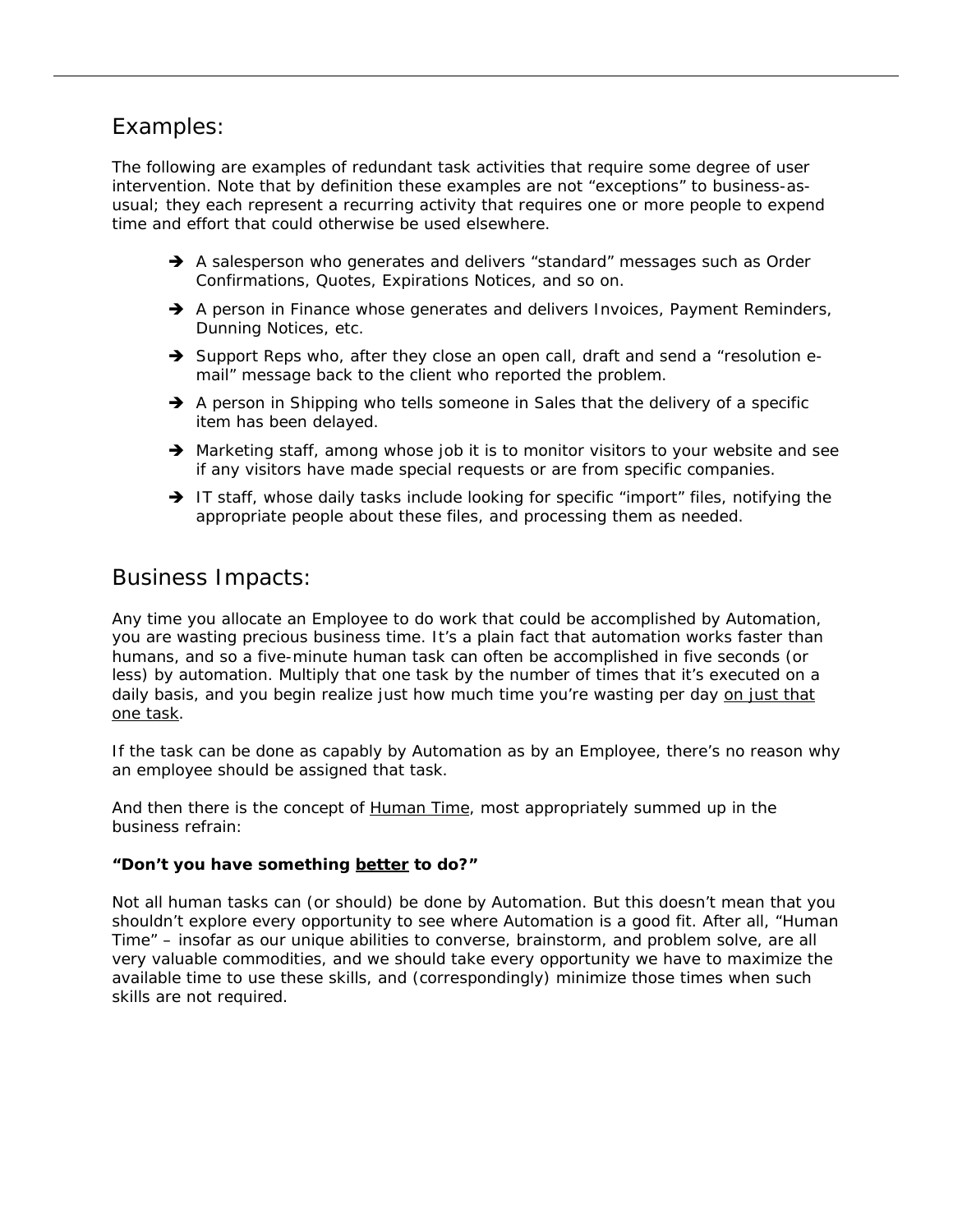Anytime you see a repetitive activity taking place around your organization, your first thought should be "Is there some way we can automate that?" Too often organizations assume that just because a repetitive activity has always been done by a human, it must continue to be so. And chief among the reasons why this assumption is made is that organizations incorrectly assume that to remove the human from a redundant task means also to remove the "human element".

In some cases this may be true, such as the necessary presence of human beings (and not computers) to staff most organizations' Customer Support Departments. There, the human element (albeit often combined with technology) is usually essential.

But consider the example of the salesperson who manually generates (and delivers) each client's Order Confirmation. What is the "human element" in such a task? The human element in this scenario is the friendly, personalized Order Confirmation message. Is such a personalized message beyond the means of today's technology? Not at all; this is an ideal task for Automation, and it enables employees to devote more time to more demanding (and profitable) endeavors.

The Latencies connected with Redundant Task Execution also include **Data Integrity**. Although humans have certain traits that distinguish us from (and give us unique advantages over) Automation, we too have our weaknesses. Chief among them is our proclivity to make mistakes. Consistency of performance is simply not one area where humans outperform Automation.

And when you consider that the overriding goal of reducing Latencies is improved organizational efficiency, the one sure-fire way to negatively impact efficiency is to make mistakes. Mistakes themselves not only waste time, but more often than not end up creating ancillary business situations which themselves consume additional resources. If for no other reason than Data Integrity, the Automation of Redundant Tasks is key to an organization's efforts to reduce Data Latency.

## Reducing the Latency of Executing Redundant Tasks:

So – how does an organization go about reducing the Latencies caused by Redundant Task Execution? The simple answer is "automate" – but consideration and planning need to go into that decision.

First of all, determine if a redundant task is a good one to automate. Consider the "human element", and decide whether the amount of time expended on the task justifies the investment in Automation.

Second, consider the type of functionality required by suitable Automation. Although some recurring tasks can be automated through Job Scheduling Automation, such Automation would **not** be sufficient to address the examples listed on the preceding page.

Why? Because these recurring tasks have one special requirement – their execution is *conditional*. Whether it's the presence of a newly-entered order, or the submission of a web form from a specific client, the execution of these redundant tasks is based on the presence of certain conditions. Job Scheduling Automation (in general) does not have the ability to "detect and trigger" when tasks should be performed.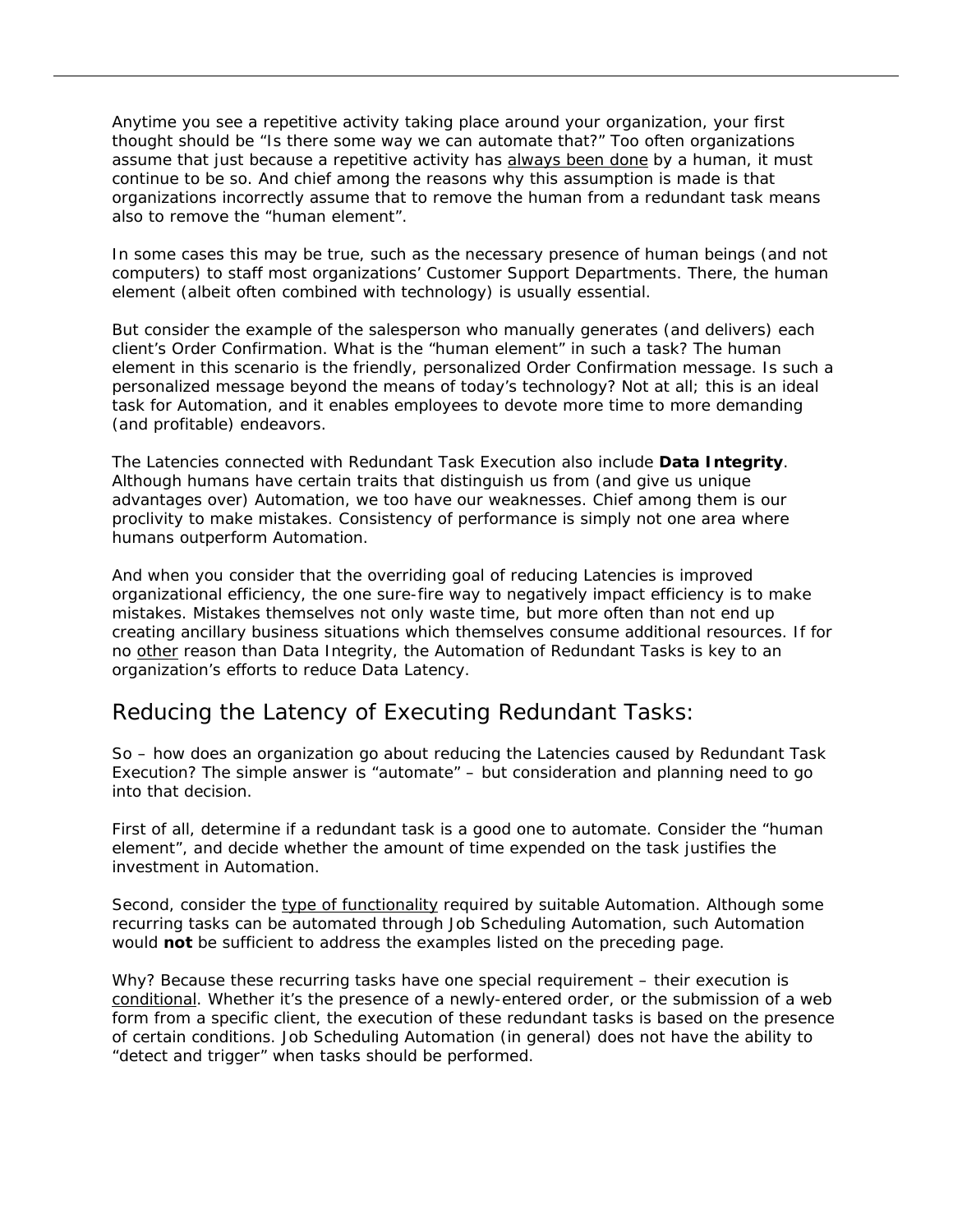Detection in particular is key. Most organizations fail to automate redundant tasks simply because they believe Automation is not capable of identifying the unique set of conditions required to trigger a task.

This is not true; *intelligent* detection and response Automation solutions do exist, and they are indeed the answer to this particular problem.

## Latency #2: Identifying & Responding to "Trouble Spots"

**Definition**: The ability to automatically perform periodic checks of business data to identify and respond to existing conditions of data which indicate a problem or potential problem. This is often referred to as Exception Management.

This is one of the more challenging Latencies for a Business to recognize, since most organizations' approach to trouble (or potential trouble) is to "see it, fix it, and forget about it". As such, the identification of recurring trouble spots (which is where Latency is most apparent) requires an in-depth analysis of an organization's business processes and asking such questions as:

*"What happens in our business when . . . ".* 

Although it's human nature to fix a problem and move on as quickly as possible, the exercise of working backwards from the problem (to explore why it occurred and how to prevent it) allows us to identify the true cause of the Latency.

## Examples:

The identification of (and response to) trouble spots in a business is commonly referred to as Exception Management. This term represents an approach to business whereby the norm is accepted, and only evidence of processes that stray from the norm are identified and acted upon. In that sense, Latencies are easy to identify, as you start out by identifying a specific process or rule and simply ask yourself whether it's feasible for that process or rule **not** to be followed. For example:

- $\rightarrow$  Rule: Prospective clients must be contacted at least once a week. Latency: A prospective client has not been contacted in three weeks.
- $\rightarrow$  Rule: Inventory levels on certain items must not be let to drop within 10% of their re-order level without a PO being issued. Latency: An item drops to within 5% of its re-order level and does not trigger any kind of action.
- $\rightarrow$  Rule: The completion percent of a project should never vary more than 20% from the percentage of budget used up. Latency: A project is 60% done and has used 95% of its budget.
- $\rightarrow$  Rule: An individual Support Rep should not have more than 6 "critical" tickets assigned to them. Latency: A rep has 14 "critical" tickets assigned to them.
- $\rightarrow$  Rule: Sales reps are required to synchronize their local database with the corporate DB every 4 hours. Latency: Nobody in Sales has synch'ed within the last 3 days.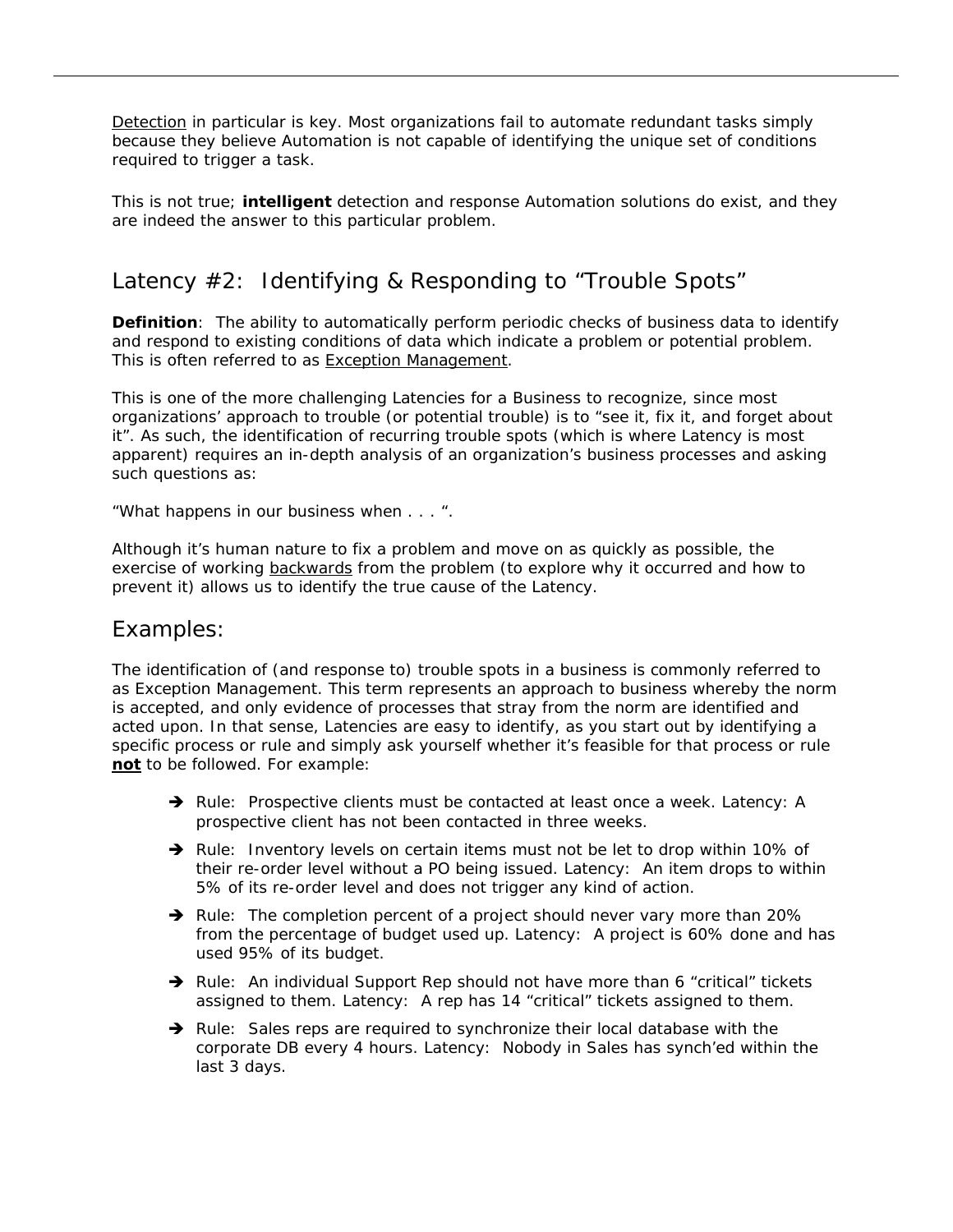$\rightarrow$  Rule: If a delivery is delayed beyond the Required Ship Date, the client must be notified. Latency: An order that was due to ship last week still has not shipped and the client has not been informed.

## Business Impacts:

Back in the 1980s, a company that sold System Monitoring software came out with an advertisement that showed an IT Director wearing a Fireman's helmet and sitting in the seat of a child's Fire truck. The ad was a huge success, and the response from every IT manager was the same: *"I know what it's like to put out fires."*

Reducing Business Latency isn't about putting out fires; it's about preventing them from happening in the first place. Once the fire has occurred, so too has the Latency; time has been lost starting from the very instant that the business rule or process was broken. And the Latency doesn't stop once the problem is located; correcting the situation always requires additional time and effort – time and effort that could be better spent elsewhere. It's a simple rule of thumb; the more time that goes by between the initial breakage of a business rule or process and the detection of that breakage, the greater the Latency.

But negatively impacting an organization's meaningful working hours usually isn't the worst fallout from an inability to pro-actively identify trouble spots. Worse still is the damage that this Latency has on Customer Relations.

Studies have shown that it takes an average of eight to twelve positive interactions with a customer to earn their loyalty, but only one negative interaction to lose it. With those kinds of odds, it's imperative that you do whatever you can to minimize the number of negative interactions. Once a negative interaction has occurred, the best that one can hope for is that the customer will not stop doing business with you, and will not spread the word of their negative experience. At worst, a negative interaction can cost your company future sales from this client, and from any other clients who hear about the negative experience.

Surprisingly enough, there is the potential for a silver lining to a negative customer interaction.

In a recent survey of customers who have continued to be loyal to certain organizations – in spite of having experienced one or more negative interactions with them – the survey results showed that clients place an extremely high value on how an organization *responds to a problem* when it occurs. As one customer put it: "The surest way for a company to gain my loyalty is to show me how well they respond to a problem that I'm having. It's easy for a company look good when everything is going as planned; but it's how a company responds to a problem that shows what they're is really made of."

And problems will occur. In spite of the best technologies, processes, and training, problems happen and it's within an organization's power to turn that negative interaction into an Opportunity to show just how responsive they are to a client's needs. But the Opportunity is a delicate one. If too much time goes by before the problem is detected and responded to, no amount of good service is going to turn that into a positive experience. Likewise, if the responder to a problem does not have the appropriate information to help the client, the Opportunity is similarly lost.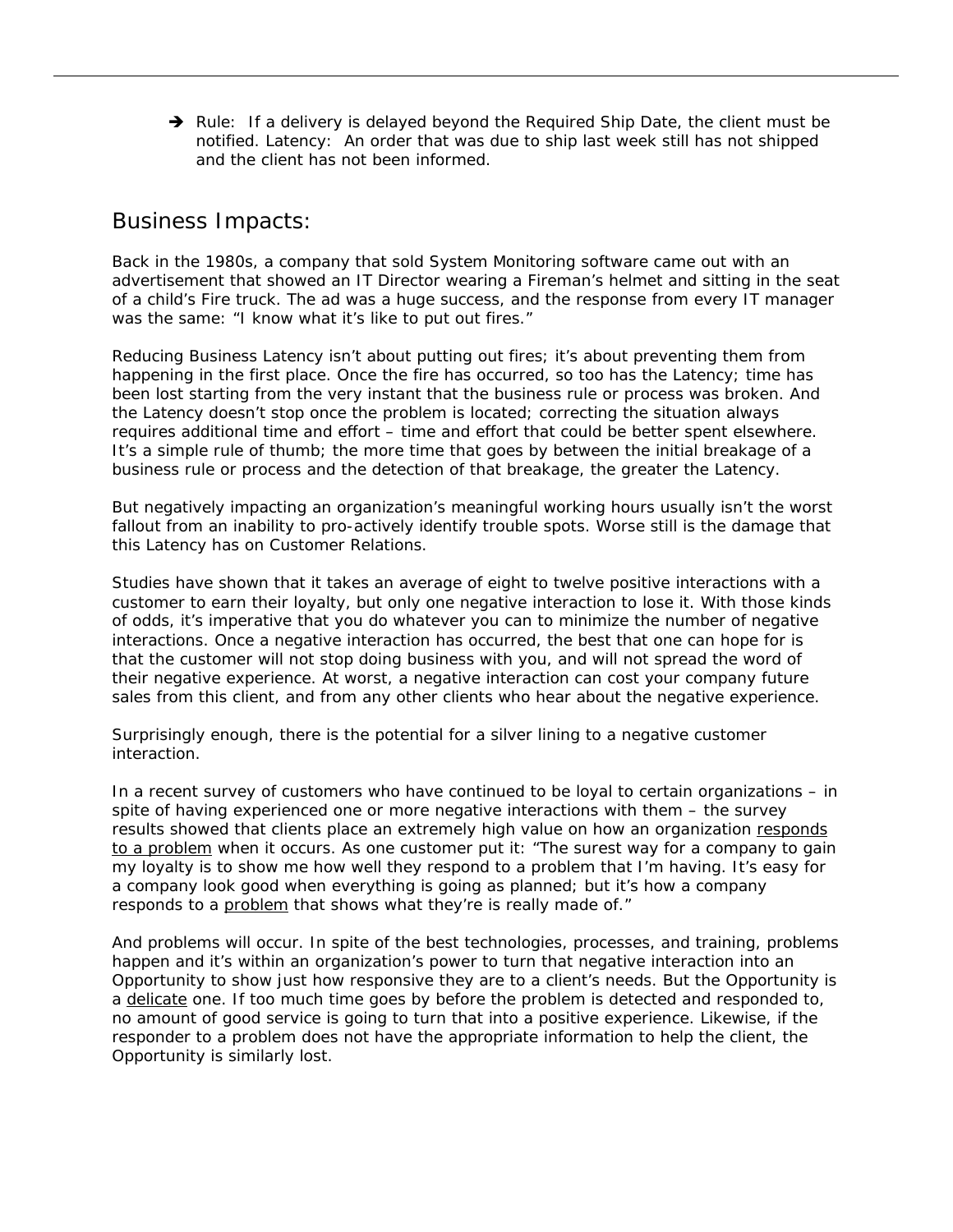**Speed of detection** and **access to meaningful data** are key components to reducing the Latency from these types of encounters.

## Reducing the Latency of Exception Management:

Performing Exception Management (identifying and responding to potential trouble spots in your business) can be an extremely time-consuming process if done manually. But to automate Exception Management is no simple task. And the most difficult part of that task is to identify those business conditions that fall under the heading of "Exceptions".

One effective way to approach the identification of business exceptions is to choose a process (such as a sales process, a customer support process, or a manufacturing process) and analyze the process to see if you can apply some or all of the following four tests:

- $\rightarrow$  Date / Time Sensitivity. Does the process have dates and/or times associated with it? If so, are there scenarios whereby an item going through this process could have dates or times that are indicative of a problem? (E.g., an open sale whose forecast close date is in the past.)
- $\rightarrow$  Numeric Thresholds. Does the process have numeric values associated with it? If so, could an item have one or more values indicating that something is amiss? (E.g., a high priority support call that has been open for more than 4 hours.)
- $\rightarrow$  Too Many / Too Few. Is it possible that too many (or too few) of an item are in a problematic state? (E.g., too many overdue activities assigned to one employee.)
- $\rightarrow$  "Special" Objects. Are there specific items (or types of items) that should be handled differently from the rest? (E.g., a support call from your largest client.)

Once you are able to identify these Exceptions, you can begin to explore Automation that reduces the Latency of identifying and responding to these exceptional conditions. In general, three components are typically required in a solution that automates Exception Management:

- 1. **Exception Monitoring**. The ability to periodically and automatically monitor business data to see if "exception" conditions exist
- 2. **Exception Notifications**. The ability to notify select individuals about these conditions
- 3. **Exception Workflow**. The ability to automate the execution of one or more business processes ("response actions") that occur when an exception condition is detected

The last of these (the ability to *respond* to an exception condition) is worthy of extra consideration. This function raises the capability (and commensurate benefits) of an Automation solution insofar as it enables an organization to create a system of automated responses to their exception conditions. And although it is true that the act of notifying an employee is also a type of "response action", it is still incumbent on that employee to take some action of their own. An Automation solution that both alerts an employee **and** takes some action (on behalf of that employee) provides a significant advantage.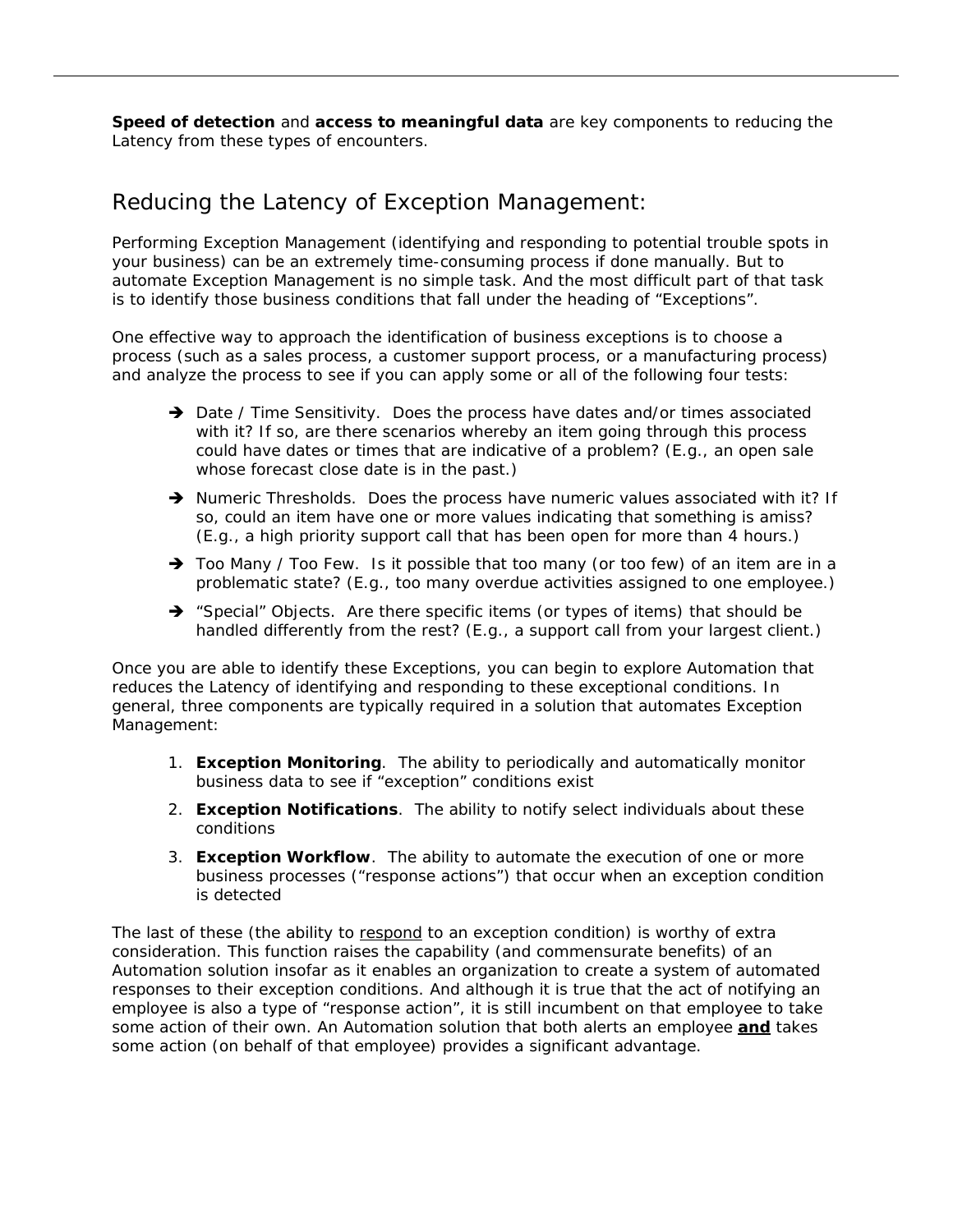For some exception conditions a simple Alert is sufficient; but for other conditions, the need to perform an action – whether scheduling a follow-up activity, creating a Support ticket, et cetera, is essential to their goal of reducing their business Latencies.

The bottom line is that if you do decide to automate the Exception Management process, make sure that you know:

- 1. What types of conditions you need to monitor (record-level conditions, aggregate or calculated conditions, the ability to detect when key business data has changed, etc.)
- 2. How you wish to notify people (email, pager, cellular phone, fax, etc.)
- 3. What kind of automated responses you require (the ability to trigger updates into your business applications)

Based on the answers to these three questions, you will be able to easily identify which Automation Technologies are right for your organization.

## Latency #3: Profiling & Loyalty-Building

**Definition**: The ability to dynamically analyze current and historical business data to identify potential sales opportunities, and automatically initiate tailored marketing programs and loyalty-building messages.

This Latency is often overlooked entirely, as far too many organizations fail to look towards their existing client base as a source for incremental revenue. This Latency needs to be viewed from two perspectives. First, this Latency must be considered from the perspective of an organization's ability to identify client profiles that indicate incremental sales opportunities. And second, this Latency must be considered from the perspective of an organization's ability to build Customer Loyalty through a series of meaningful, pro-active customer interactions.

## Examples:

Most organizations do not expend much time or effort on either client profiling or loyaltybuilding. And the few organizations that do try to do so end up spending significant amounts of time and energy for little in return. The following business processes, although wellintentioned, are so imbued with Latencies as to make them impractical for any organization to implement.

 $\rightarrow$  A Sales Manager meets with their staff at the end of every month to review what clients have purchased what products, and who would be a good target for a new product or service offering.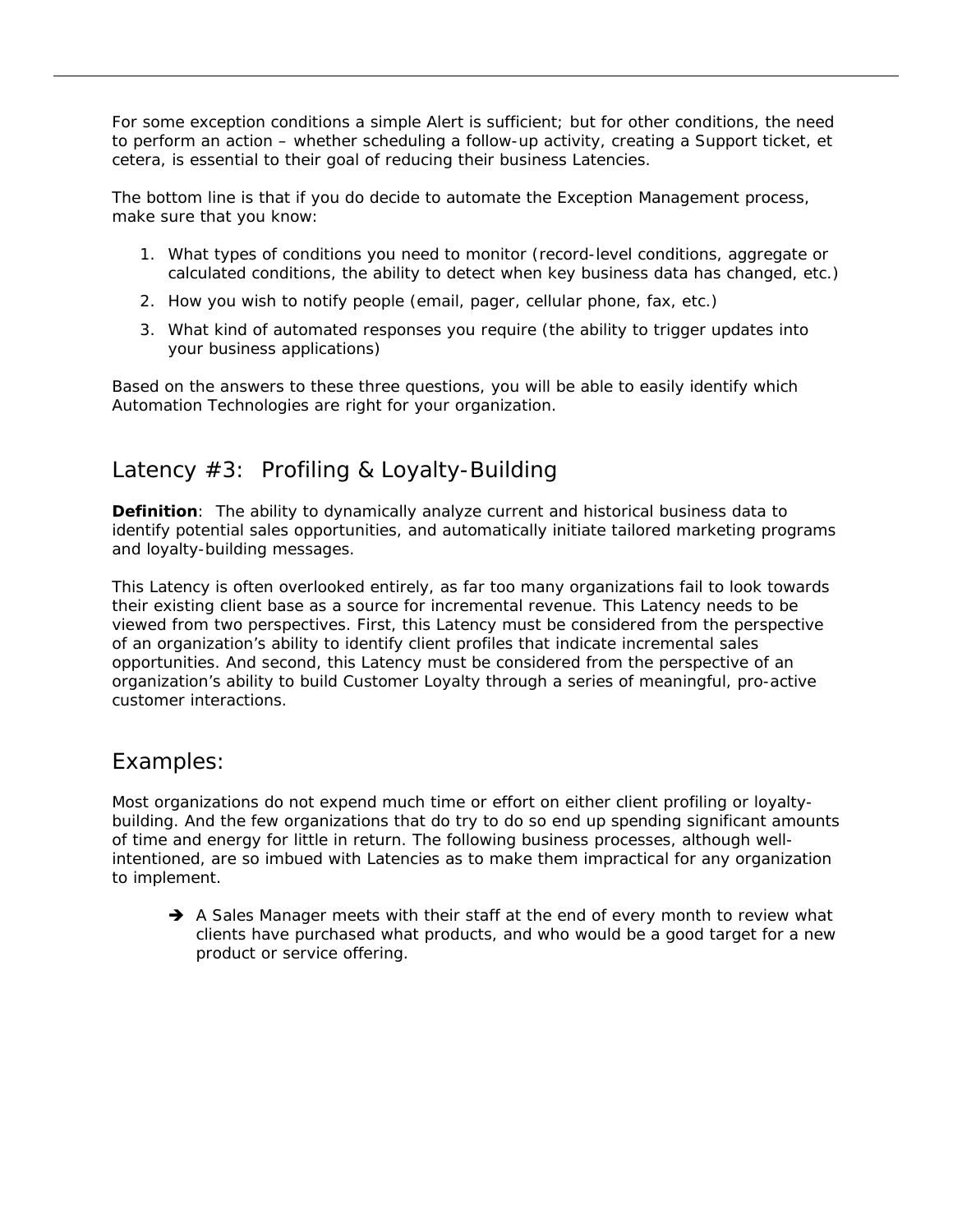- A Support Manager reviews weekly reports to see which customers have called into Support about what issues, and how often. The goal is to identify those clients in need of Training, and those clients who might be interested in a particular Service Plan.
- $\rightarrow$  A CFO reviews clients' Receivables balances to see which clients average open balance is within a certain percentage of their credit limit, so as to offer that client a variety of different payment options.
- $\rightarrow$  Salesreps manually generate and send courtesy "thank you for ordering" letters to each customer exactly 30 days after they place an order.
- $\rightarrow$  The Accounting department manually drafts e-mail messages to clients reminding them that if they pay within 'x' days they are eligible for a discount of 'y' percent.

## Business Impacts:

Why are the preceding business processes, unquestionably well-intentioned, so filled with Latencies?

Two reasons:

- 1. They are tasks intensive in manual labor
- 2. They do not happen in "real-time"

This paper has already discussed the value of "Human Time" to an organization; thus it is not difficult to see what a poor use of time it is to assign one or more employees to wade through mountains of data in the hope of finding clients who match certain profiles.

And what if those profiles *are* eventually found? What will be the single most important factor to determine whether an organization will be able to beat their competition to this prospective sale?

Timing. The organization that waits until the end of the day, end of the week, or end of the month to analyze their data and identify potential prospects will always lose to the organization that is able to do the same analysis – but on an on-going, dynamic basis.

It is a fact that the vast majority of those organizations who choose to analyze their client base do so manually and infrequently. Analysis often occurs days, weeks, or even months later than it should. And in spite of the fact that most organizations readily agree that potential problems need to be identified and acted on as soon as possible, those very same organizations do not recognize the same need with potential opportunities.

And, similar to potential problems whose Latency and impact grow with the longer they remain unidentified and unresponded to, the likelihood of closing a potential opportunity diminishes as the amount of time it remains unnoticed increases.

But real-time access to potential opportunity data is only half of the answer. The expense in manual labor ("Human Time") is an equally formidable roadblock in the attempt to profile existing clients. The prospect of generating piles of reports for the sole purpose of identifying potential opportunities is high on effort and low on appeal. And when you combine the manual effort required, with the additional Latency that comes from putting off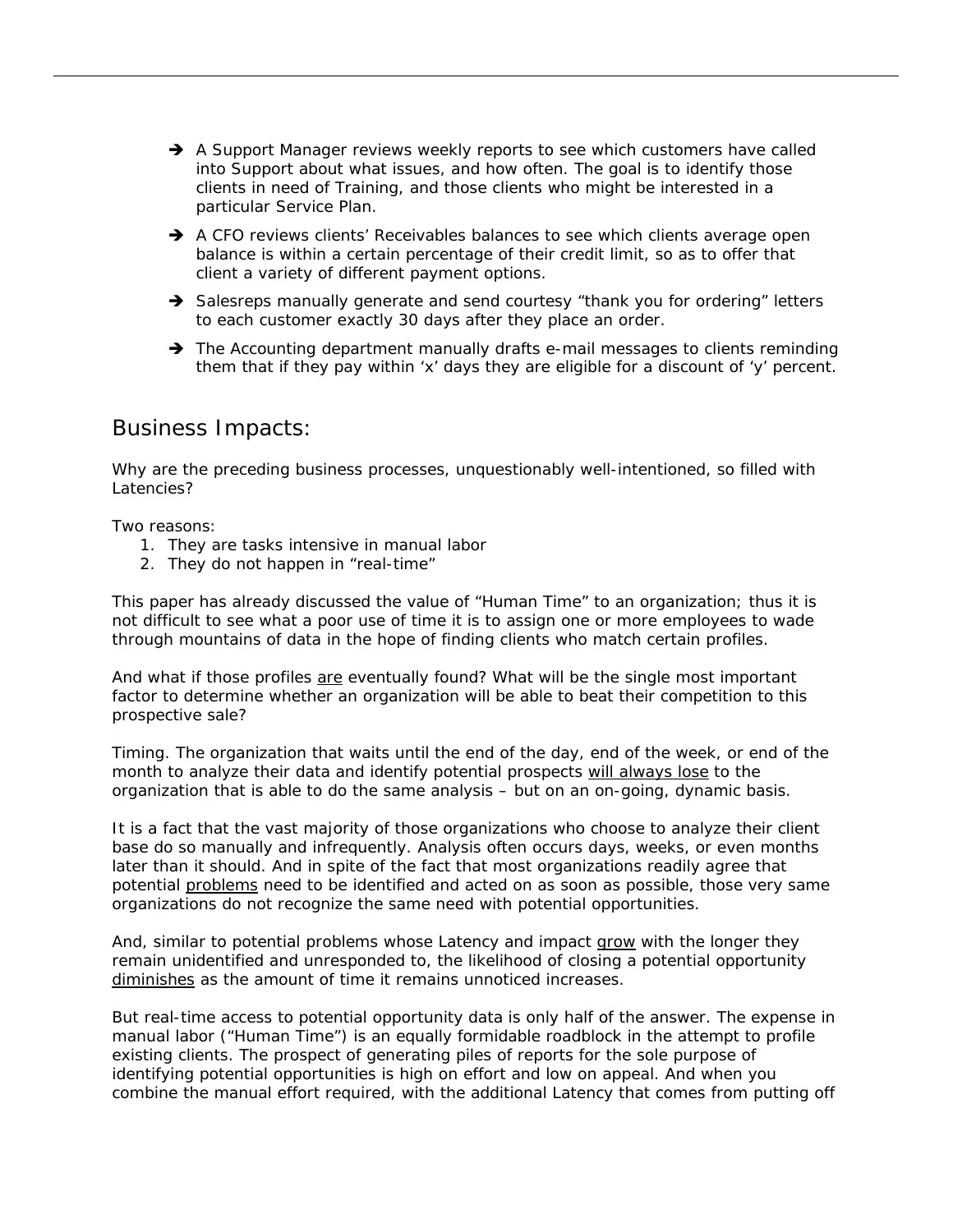such a project until it's absolutely inevitable, the chance of finding and closing a potential sale is slim indeed.

The obvious impact on an organization's business by choosing either not to profile clients, or not to profile them in an efficient manner, is lost sales. But there's more to it than that.

There's the recurring subject of Customer Loyalty. Loyalty is built on many things, not the least of which is the ability to instill in a customer the feeling that you – as their Vendor – care about them, and are looking after their best interests. And there's no better way to demonstrate that than to follow-up with them in an intelligent ("interested") fashion and to offer them products, services, tips, etc. that relate to what they are doing. This confirms that you know them, care about them, and have their best interests in mind.

This type of interaction is often overlooked, as it is very difficult to measure the impact of this type of interaction on Customer Loyalty. It's also difficult to measure the corresponding impact of Customer Loyalty on organizational revenues. But periodic customer "touches", whether they take the form of an order "thank you" letter, a reminder about special offers or discounts, or simply a "Happy Birthday" greeting, all contribute towards building a closer, and more loyal relationship between your organization and your clients. Without a system that supports such Loyalty-building actions, your organization joins the ranks of "all of the other" companies that your clients do business with.

## Reducing the Latency in Profiling & Loyalty-Building:

Instituting a Profiling and Loyalty-Building system is not high priority for most organizations. As a result, it usually manages never to get done.

There are three main reasons for this. First, an organization has to consider what **type** of profiles they wish to identify. This is a time-consuming and difficult process, as the task of simply arriving at a consensus as to what those profiles should look is often a challenging one. Secondly, organizations typically are reluctant to spend the **time** and **resources** to analyzing customer data in the hope that they will uncover one or more clients who meet the profiling criteria. And thirdly, by virtue of the time and effort required to search for likely profiles, the whole profiling task is usually accomplished so many days or weeks **after** the profile first emerged that the resulting window of opportunity to act on the profile has long since closed.

The key to jump-starting this process is to divide it into small, easily-accomplishable tasks. For example, an organization should focus (initially) on the easily accomplishable task of winning **Loyalty** from clients instead of immediately trying to win more sales from them.

(In other words, do not, for example, start a Profiling initiative by trying to identify those clients who are in industry **'a'**, have purchased more than **'b'** dollars of products **'c'** and **'d'** between dates **'x'** and **'y'** and therefore might be a good candidate for product **'z'**.)

You can focus on winning Customer Loyalty with some very simple – and very "considerate" events. Examples include "thank you for your order" messages, reminders about available discounts, birthday greetings, 30-day order follow-up messages, and so on. Not only are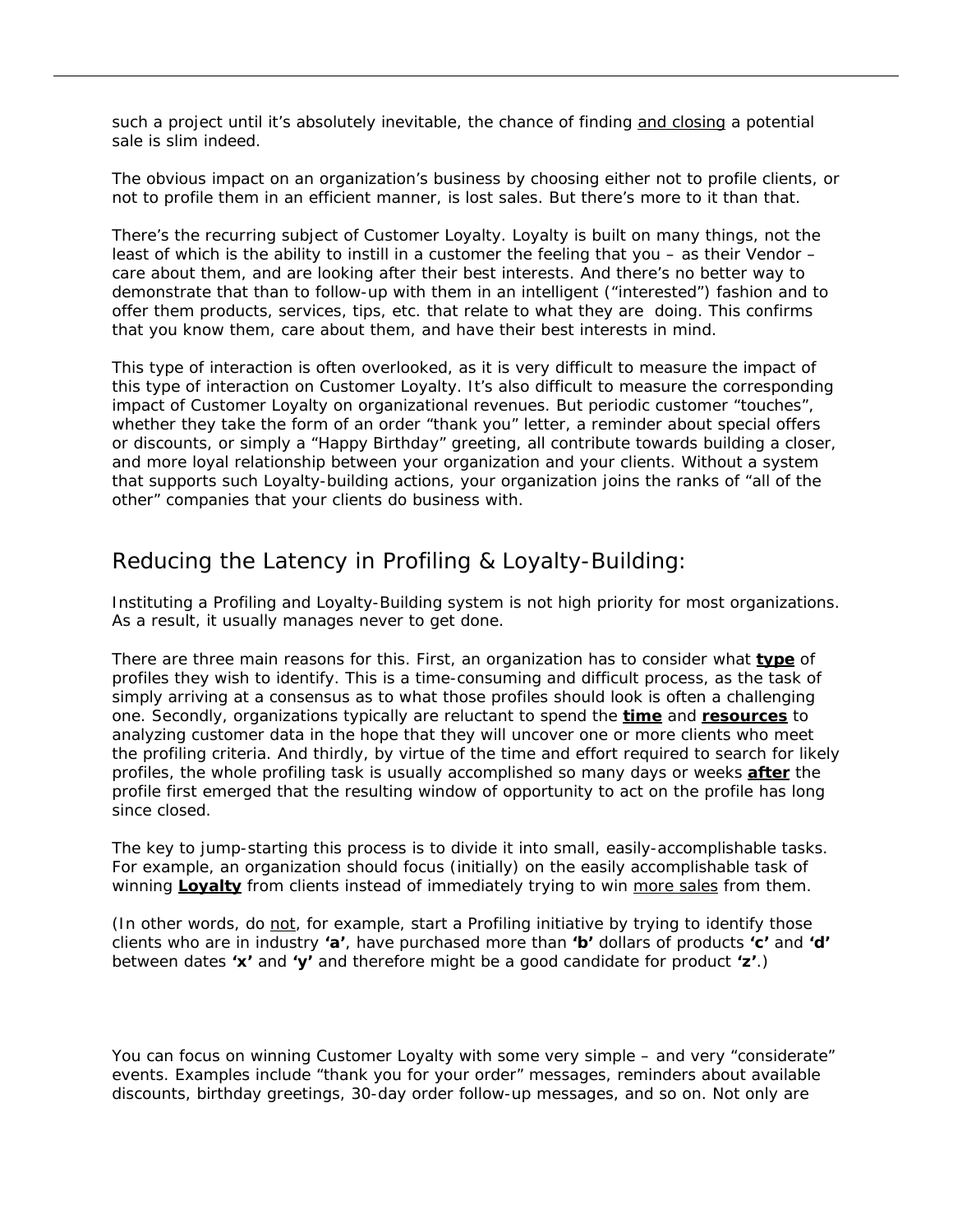these types of tasks very easy to automate, they have the distinct advantage of gaining you Customer Loyalty with very little time, money, or material expenditure on the part of your organization.

Tasks that are designed to gain Customer Loyalty will also often gain you unexpected sales opportunities (using a "soft sell" approach) than a more direct "you purchased this and so might be interested in that" approach. Loyalty has that affect on people. And over time, you can begin to complement your Loyalty-Building tasks with those that are a little more salesrelated. The combination of the two are a sure winner.

As for the Automation required to support both Loyalty Building and Profiling related tasks, the Automation needs to balance Data Mining capabilities (to determine if clients meet certain criteria) with Flexible Notification capabilities (to personalize outgoing messages).

And there are two additional capabilities that you should keep in mind when considering the automation of Loyalty or Profiling Building tasks. The first is the ability of an Automation solution to keep your Customer Database(s) informed about the actions that the Automation solution has taken. For example, if an Automation solution sends a birthday greeting to a specific client, it's important that the Automation solution note that delivery within the corresponding Customer Database(s). Similarly, if, for example, you want a client's birthday to result in a "Happy Birthday phone call" from their salesperson, an Automation solution should have the ability to schedule that call in an underlying business application.

Second – and very important – is the consideration of what happens when and if the customer, upon receiving an Automated message, responds to that with a message of their own. One of the greatest contributing factors to the **loss** of Customer Loyalty is the inability for a company to respond quickly and intelligently to a customer's request or inquiry. So – whenever you consider implementing a process to improve interactions with your clients, keep in mind that those communications are a **two-way street**. Without the ability to quickly and intelligently **respond** to your clients, chances are good that your clients won't be in the mood to pay attention to your messages in the first place.

## Latency #4: Monitoring & Processing Incoming Email

**Definition**: The ability to analyze the content of incoming email messages, determine if a message meets certain criteria, auto-route the message to the appropriate recipients, autoreply to the original sender, update Customer Information databases with details from the incoming message, and schedule intelligent follow-up activities within those same databases.

Note that this definition applies both to email that is sent directly to an organization, as well as email that is created from intermediary sources, such as from an organization's website. (Many websites utilize "web forms" which allow a visitor to submit information to an online "form". This information is then loaded into an email message which is automatically sent on to a specific email account within an organization.)

## Examples:

→ Emails sent to support@yourcompany.com. Allowing customers to log their own support questions with an organization via email is good. Having no way to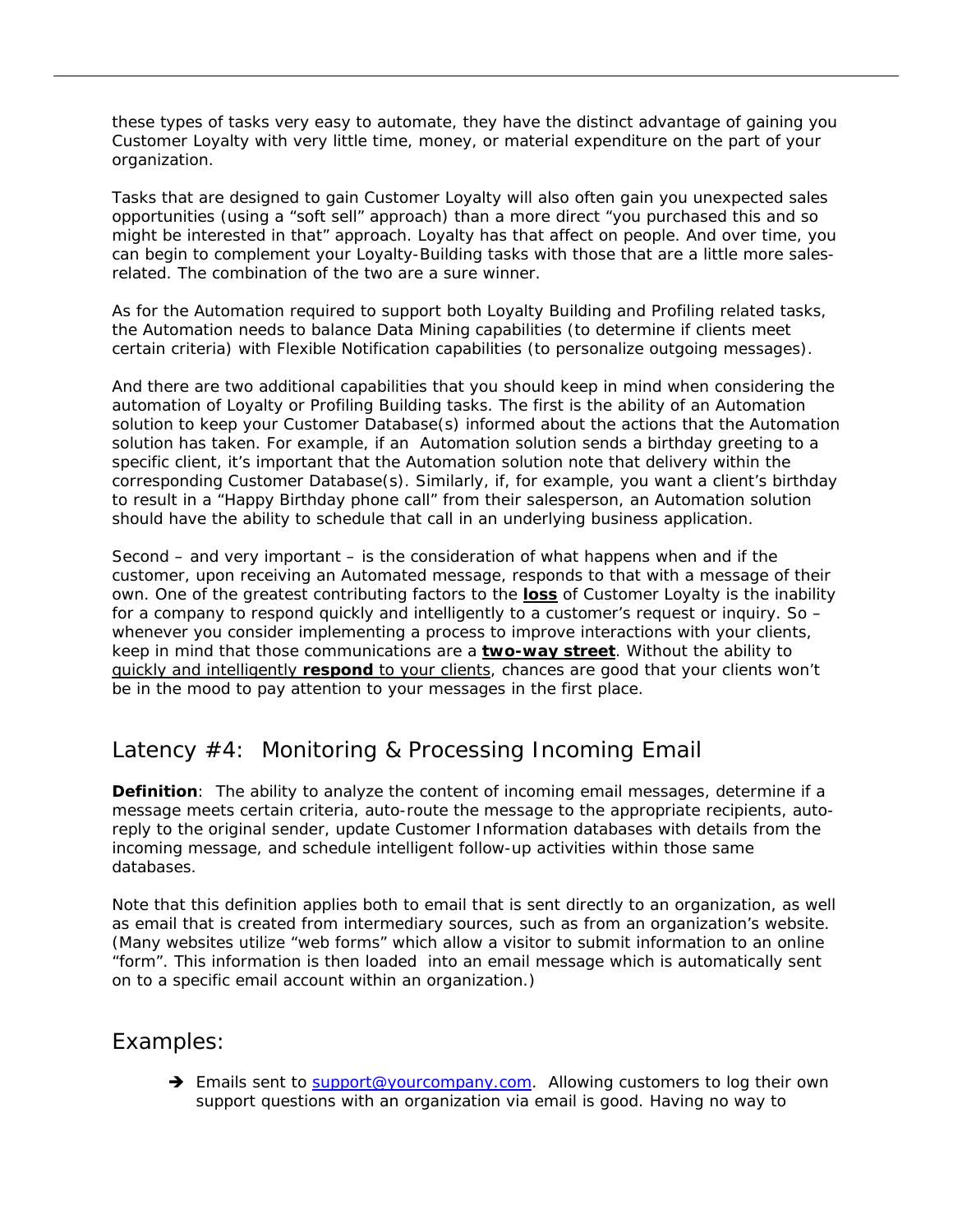automatically review, categorize, and log these messages into a support database is bad.

- → Emails sent to info@yourcompany.com. Allowing customers to send emails to "generic" departments within an organization is good. Having no way to automatically interrogate and re-direct those messages to the appropriate person(s) is bad.
- $\rightarrow$  Emails sent from specific Clients. Having the ability to identify email from specific "key" clients is good. Having no way to automatically create and assign follow-up tasks from those messages is bad.
- $\rightarrow$  Web Forms Requests. Allowing clients to use your website to make requests (such as for information or assistance) is good. Having no way to auto-respond to those requests (such as automatically sending back requested information) is bad.
- $\rightarrow$  Web-based Enrollments. Allowing clients to use on-line enrollment forms to sign up for classes is good. Relying on manual intervention to update underlying databases with latest enrollment details is bad.

## Business Impacts:

Nowhere today is the phrase "**Lost Business**" so appropriate as when applied to an organization's management of their incoming business-related email. Business-related email is often misplaced, ignored, or simply deleted. And the business that would have been gained from that email is lost right along with it.

Conservative estimates put the loss of meaningful e-mail at almost 25%. That's not to say that one out of every four messages is actually misplaced, never to be seen again, but rather that one out of every four messages is handled so poorly (either lost, never reviewed, mis-directed, or simply not acted upon in a timely fashion) that by the time it does come to light, it has lost all meaningful value. The lead is gone elsewhere, the sale does not happen, the client is irate. No matter how you categorize it, it's a **loss**.

The real shame of "lost" emails is that unlike a potential sale whose loss is logged and tracked in some kind of application, there are few (if any) ways that you can track the negative impact caused by lost email messages. And such losses can have a profound impact, as emails affect every part of a company from sales ("*Where did that inquiry go*?") to Customer Service ("*Has anyone seen the error message that John Smith emailed to us*?"), to Finance ("*Did Karen ever email us her credit card details*?").

From a Latency perspective, the amount of "Human Time" that organizations devote to monitoring, tracking down, and processing incoming emails is staggering. If ever there was a Redundant Task

(**see Latency #1**) that demands Automation, processing incoming email is it.

It's bad enough that most organizations use manual processes to monitor, review, and respond to incoming email. For most employees, email monitoring is one of their many responsibilities. This means that the Latency time between the receipt of an original message and the execution of the necessary follow-up actions (such as sending alerts, updating databases, and sending an acknowledgement) is significant. We're not talking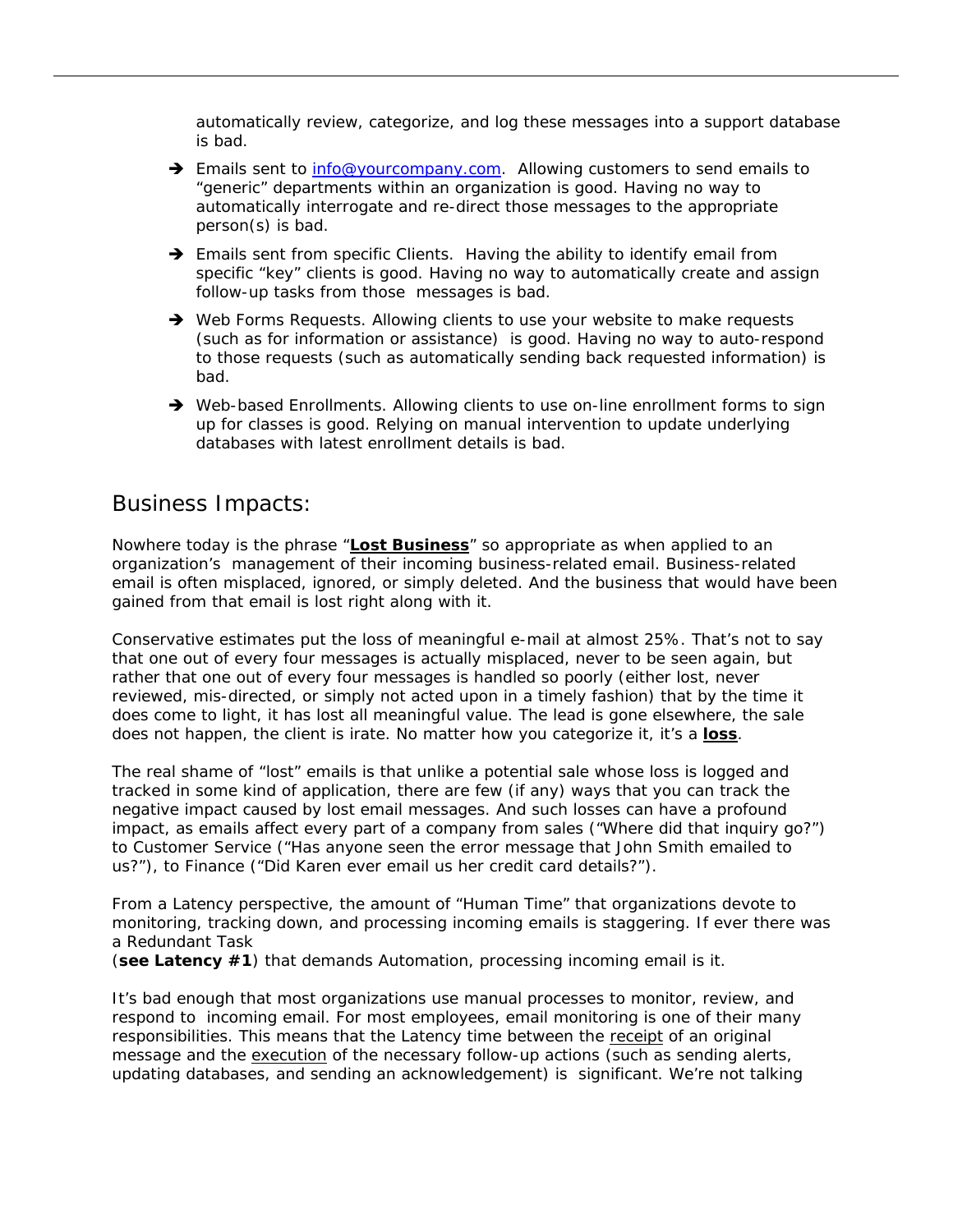about Latency time in terms of **minutes** here; we're talking **hours** (if lucky), and more often than not, **days or even weeks**.

Even if it is the sole responsibility of one or more employees to manage incoming e-mail, there is the inevitable probability of human error to further delay and damage the processing. Simply put, using employees to process vast quantities of incoming email is very inefficient. There will always be some small percentage of email requiring human intervention to process correctly, but that is exactly what Automation is for – to process the large amount of "normal" data and to request human intervention only when needed.

The effective management of incoming email can also have a profound impact on the responsiveness of an organization to client needs, and, correspondingly, on an organization's competitiveness and capacity to retain (and build) Customer Loyalty.

Consider the client who sends email inquiries to three different companies. Company  $#1$ responds to the email after 5 days. Company  $#2$  responds after 5 hours and company  $#3$ responds in 5 minutes. Not only will the client remember Company #3 for their responsiveness, Company #3 (by being first) gains the advantage of setting the client's expectations to most closely fit their offerings. Before even one bit of product information is distributed, Company #3 has a distinct advantage.

Rapid response is also a powerful ally in building Customer Loyalty. Customers will tolerate quite a bit from the companies they do business with – *except for being ignored*. The organization that shows immediate response to a client's inquiry – even if that response is no more than an acknowledgement of receipt of that inquiry – is more likely to retain that client's business.

## Reducing the Latency in Monitoring & Processing Incoming Email

Of all the Latencies discussed in this document, monitoring and processing incoming email is the most challenging, as there are four distinct steps in the email management process. Latencies can (and do) occur in all four steps.

But the news is not all bad. Unlike other Latencies where the choice is either to Automate or not to Automate, the very complexity of email management enables an organization to address its inherent Latencies in individual steps. Using Automation to address even some of the steps dramatically reduces the overall Latency and provides a significant improvement to an organization's overall business.

The four steps to effectively monitor and process incoming email are:

- 1. Analyzing the incoming message to see if it is of importance
- 2. Re-routing the message to the appropriate recipients and/or Alerting affected persons
- 3. Sending an acknowledgement (or "receipt confirmation") back to the original sender
- 4. Updating the appropriate Client Databases with the details of the incoming message and (if required) scheduling appropriate follow-up activities.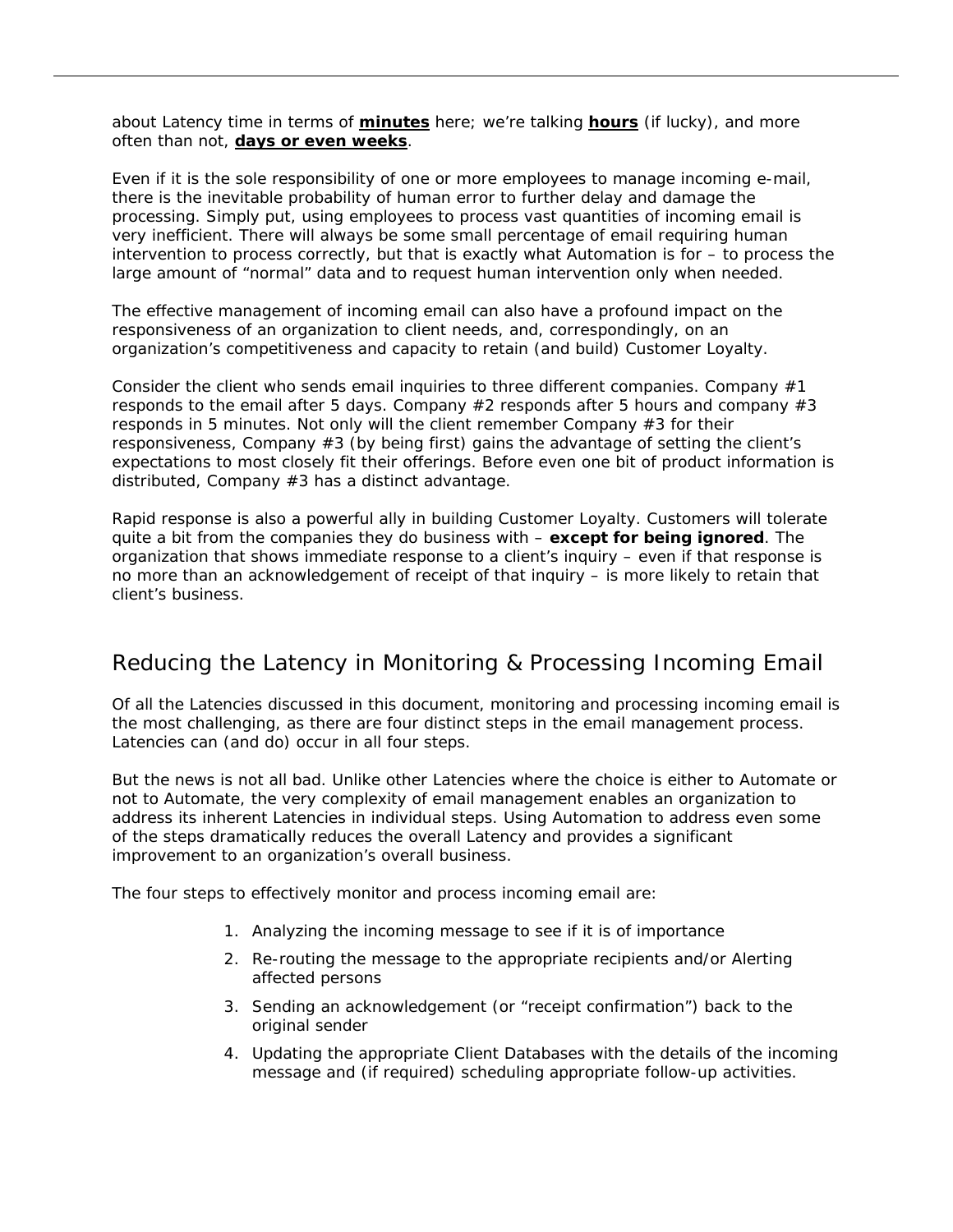Steps #1 and #2 are relatively simple to automate and should be done by every organization that utilizes "generic" email addresses, such as sales@yourcompany.com or support@yourcompany.com. Most commercial email systems (including Microsoft Outlook™) have the ability to auto-route messages based on criteria within the message itself. It could be as simple as routing all messages based upon the address they were sent to, or more complex routing that re-directs messages based on content within the message itself.

Even more sophisticated routing is possible. One example would be to check a sender's email address against a database of contact records to determine who that client's "account manager" is. The email message would then be re-directed to that person. Routing such as this usually requires an additional piece of Automation to perform this comparison.

When considering the auto-routing of a message, consider also whether the receipt of a message should trigger other alerts as well. For example, the receipt of a support-related email message might necessitate the paging of a client's salesperson. The salesrep doesn't need (or want) all of the technical details of the message, but they certainly would appreciate a quick ring on their pager (or possibly cellular phone) to let them know that one of their clients is in need of assistance.

Automation is also the answer to steps  $#3$  and  $#4$ . Step  $#3$  (sending a confirmation message back to the sender) is one of those actions that can be set up quickly and easily, and yet has a profound impact on the perceived responsiveness of your organization.

Even if a confirmation or acknowledgement message says nothing more than "*Thank you for sending in your request*", it tells the sender that:

- a) Their message has not be lost or sent into a black hole
- b) Their request is being worked on.

In truth, the second of these may not be entirely accurate, but the sender's perception is that they have received a response back from you. That immediate response – if nothing else – buys you a little extra time before you need to begin working on and responding to the original request.

Step #4 (updating business applications with content from an email message and also updating one or more applications with intelligent follow-up activities) is the most challenging step to automate. If you are interested in using Automation to address this task, you will be best suited to look at "middleware" software, or (more specifically) a class of software called "Business Activity Monitoring" (often abbreviated to "BAM").

Middleware is a type of Automation software that sits "in the middle" of your applications and fosters communication between them. By its nature, Middleware works with the widest variety of applications, and it usually includes embedded tools that let it combine, analyze, and exchange data equally well with all of them.

The "application independence" of middleware is key, because it gives an organization the flexibility to choose the best possible business applications for their needs, and then have a single Latency-addressing "middleware" application that works with all of them. This eliminates the need to learn the varied Latency technologies of multiple business applications, and gives an organization a robust single Latency-addressing middleware solution that will continue to work as an organization's needs grow and change.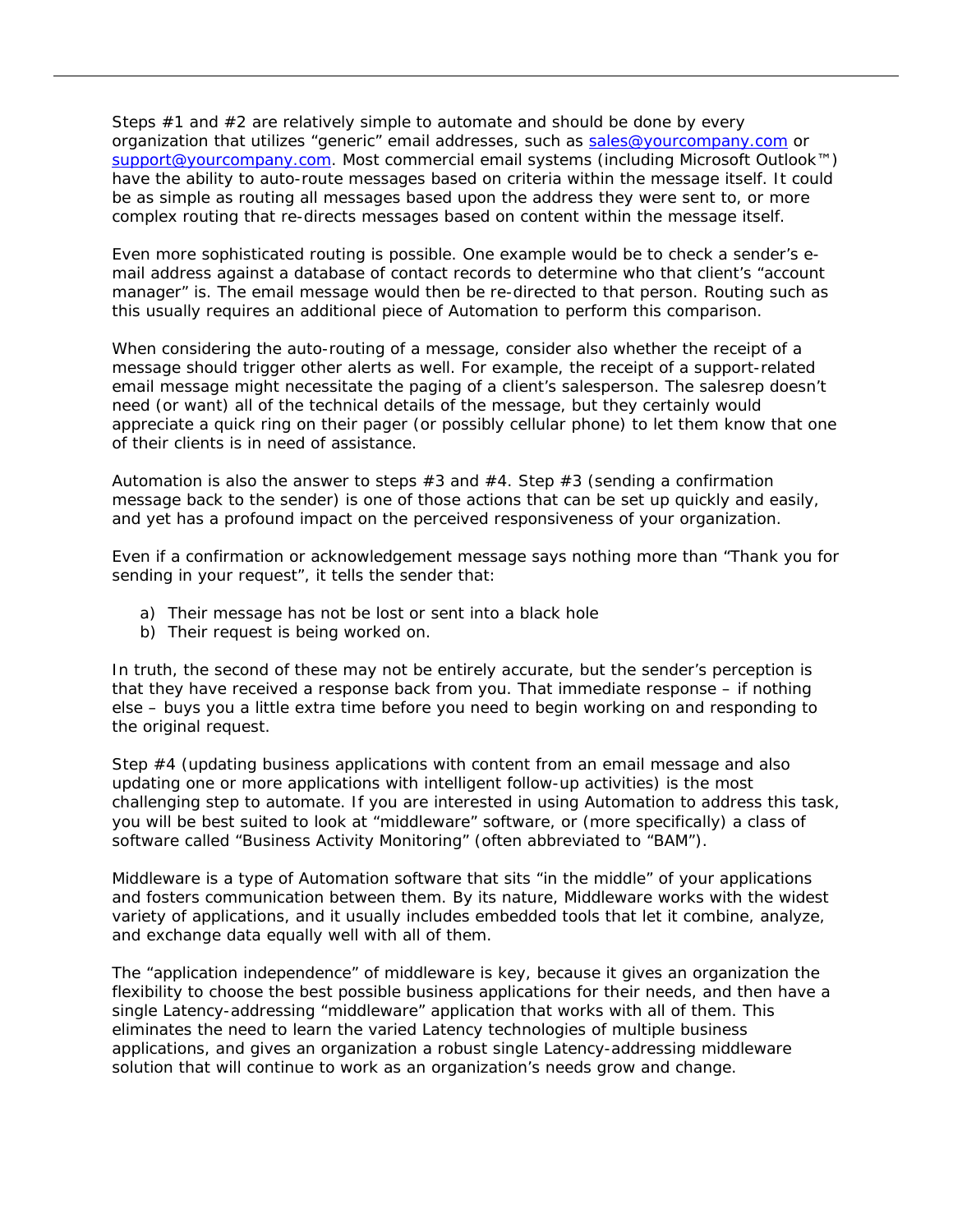# Latency #5: Generating & Distributing Reports

**Definition**: The ability to automatically trigger, generate, and deliver reports to the appropriate recipients.

**Note**: Report Distribution may be divided into two categories; **Scheduled Reports** (reports that are generated and distributed according to a recurring, periodic schedule), and **Triggered Reports** (reports that are generated and distributed only when certain business conditions exist).

## Examples:

The following are all examples of reports that organizations typically require in their day-today business. If run manually (i.e., if it is an employee's responsibility to run and distribute the report), the process contains unnecessary Latencies.

- $\rightarrow$  A daily "Open Support Calls" Report needs to be generated every morning at 9 AM and emailed to the Support Manager and Sales Manager.
- $\rightarrow$  A daily "Overdue Activities" report needs to be generated and emailed every morning to each Salesperson who has overdue activities.
- $\rightarrow$  Once a week, a Report should be run for any Salesperson whose pipeline contains less than \$50,000 in prospective sales. The report is emailed to the Sales Manager
- $\rightarrow$  A daily "Project Management" report needs to be generated and emailed to over 100 employees within an organization.
- $\rightarrow$  Once a week, any client who has more than \$10,000 in overdue Receivables should receive a summarized invoice that lists all overdue payments.
- $\rightarrow$  Whenever a new order is entered into the system, an "Order Confirmation" report should be delivered to the corresponding customer.

## Business Impacts:

The time when an organization had one or more people whose jobs included running countless reports for their Manager or Supervisor are (fortunately) mostly behind us. Automated Report Distribution applications (or add-on modules for commercial Reporting applications) are fairly widespread and, in general, are very affordable. Where standard Report Distribution applications fail, however, is in their inability to *self-determine* whether a report should be generated, and (if so), what data the report should look for, and whom the report should be sent to.

But let's begin by looking at the very first example from the previous list, the "Open Support Call" report. Clearly, the task of running such a report and delivering to the appropriate recipients is not a good use of "Human Time". Thus one would expect that most organizations needing to run a report like this would have its generation and distribution automated. Even so, there are still some hidden Latencies.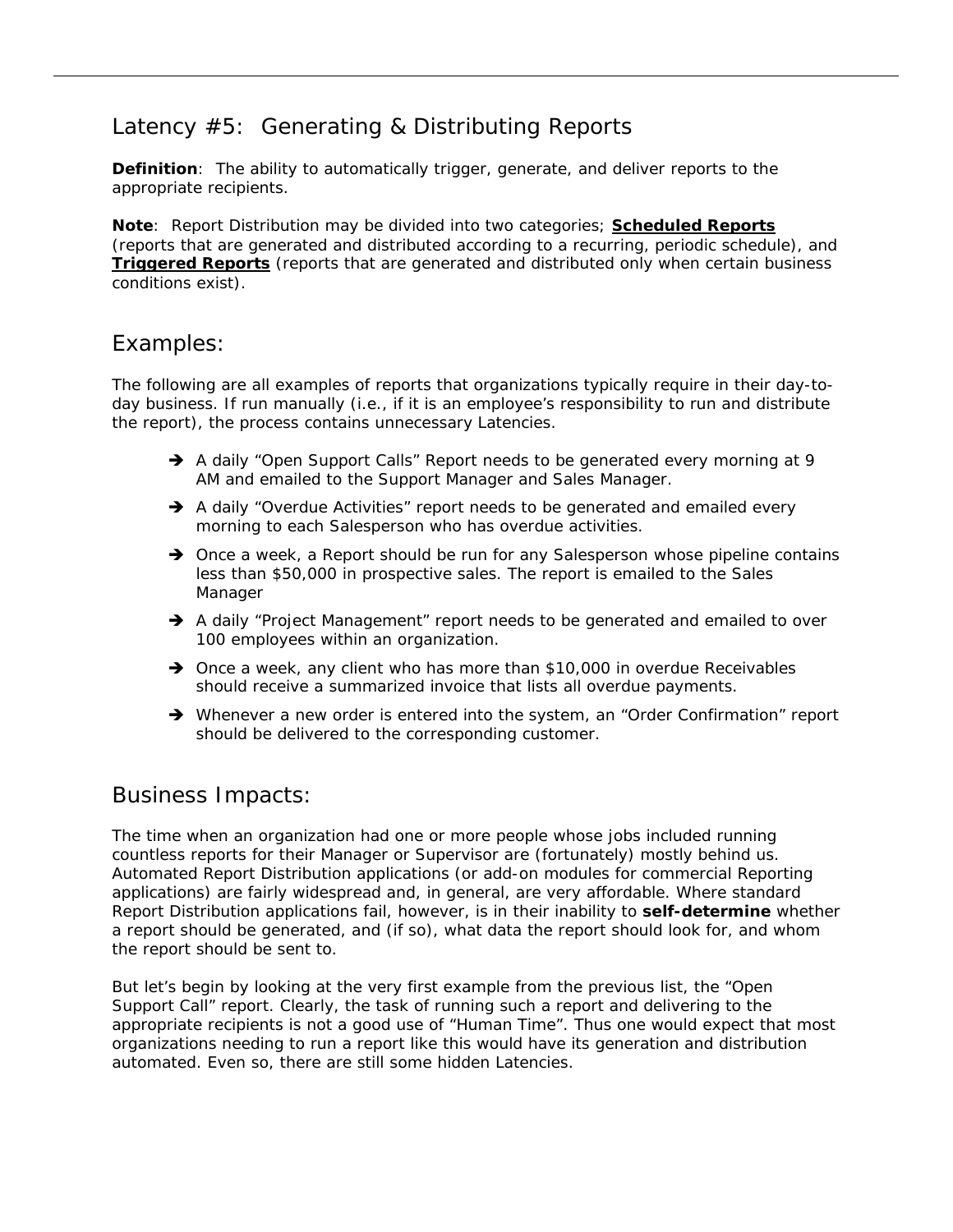For example, what if there are *no* Open Support Calls? The result will typically be a blank report which is sent to the appropriate recipients. This is a minor annoyance and a waste of time – both on the part of the person who generated the blank report and for the recipients of that report.

But "Human Time" is not the only resource that is impacted by reporting Latencies; so too is System Processing time. Consider the "Project Management" report that needs to be emailed to 100 people. Is it really a good use of system resources to generate and e-mail 100 identical reports? How will those reports affect the processing speed of an organization's email server? Reports are notoriously "resource-hungry", and the effect of running (and/or emailing) 100 reports would certainly adversely affect system performance.

Report generation and distribution's greatest Latency, however, is in its inability to be spontaneous. By definition, "Report Distribution" is governed by a schedule; reports may be scheduled to run every couple of hours, once a day, or even every week. Unfortunately, the business conditions that warrant the creation of a report can occur anytime.

For example, a Sales Manager might receive a report called "Overdue Sales Opportunities" every Monday at 9 AM. If an opportunity is due to close on a Tuesday – but does not – the Sales Manager will not know about it until next Monday; six days later. By the time that overdue sale is identified, it's probably too late to do anything about it.

Unless someone is actively watching business conditions, the conditions that **warrant** a report and the scheduled **running** of that report may occur hours, days, or even weeks apart. This is the major Latency of reporting; the fact that by the time a report is generated and reviewed, the conditions that caused information to appear on the report may have occurred so long ago as to make it impossible (or at least very difficult) for an organization to intelligently act on and respond to that condition.

#### **Critical information must be detected and acted on as soon as possible.**

Some organizations try to address this Latency by running reports very frequently, such as every 10 or 20 minutes. But who can afford the impact on system processing of running a report so often? And (even more importantly), who wants to explain to a Sales Manager that they've received 24 blank reports today just in case there was some recent business activity that required their attention?

Today's departmental Managers and Executives don't want to receive *more* reports, they want to receive *more meaningful* reports. That's where "Exception Management Reporting" comes into play.

Exception Management Reporting is an approach whereby the conditions that warrant reporting on are watched for on a frequent basis. When those conditions do exist – and only then – does a corresponding report containing the relevant information get generated and delivered. This approach combines the best of Exception Management (see Latency  $#2$ ) and Redundant Task Execution (see Latency #1).

Not only does this approach dramatically reduce the Latency between the appearance of and response to critical business data, it also frees an organization's "Human" resources for more important tasks.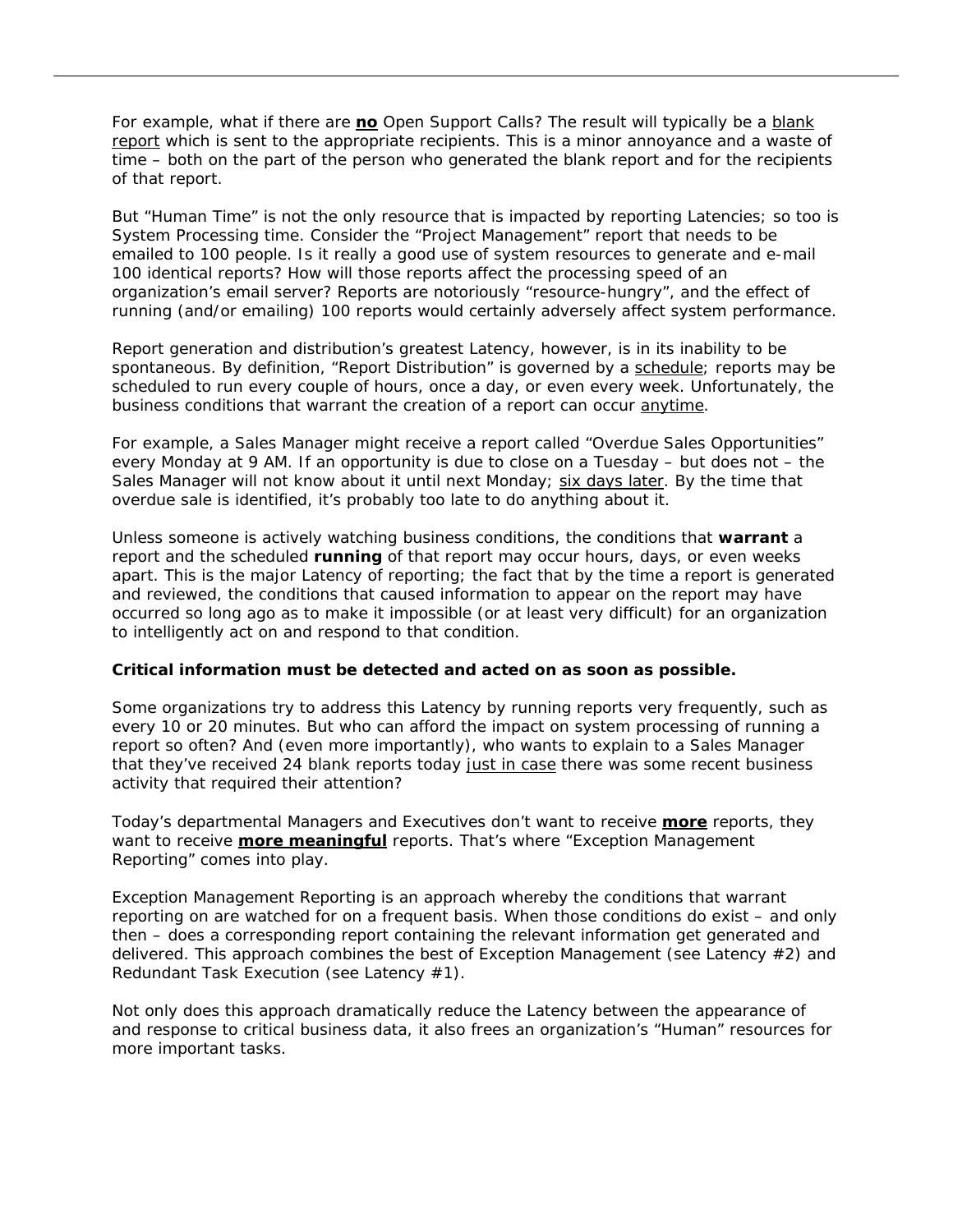# Reducing the Latency in Generating & Distributing Reports:

The best way to reduce the Latency in Generating and Distributing Reports is through Automation, but there are many different types of Automation available. Thus the first step is to identify which Latencies you wish to address. You can reduce Latencies that result from:

- Manually-submitted reports
- Distributing multiple copies of the same report (impacting server performance)
- Distributing reports without data
- Distributing reports that are not timely
- Triggering reports based on database conditions

You'll notice that the preceding Latencies are divided into three groups; each group can be addressed by different types of Automation. (Some Automation solutions address all three types of Latencies.)

Implementing a solution to begin addressing the Latencies of manually-submitted reports is fairly simple, as all that is initially required is a Report Distribution system. Such systems allow reports to be scheduled for generation and distribution on a recurring schedule, such as daily or weekly. Vendors that supply reporting software often offer add-on modules that automate the scheduling and distribution of their reports.

The ability to reduce the Latency connected with producing and distributing multiple copies of the same report is a bit more challenging. Most people reason that if 25 people need to receive the same report, the report needs to be generated and distributed 25 times. That does not necessarily have to be the case.

There are two very efficient ways to distribute the same report to multiple people; via the Internet (web browser), and via FTP (File Transfer Protocol). Some Report Distribution Automation systems have the ability to post (or "push") reports to a website. Thus if you have 25 people who need to receive the same report, you can have the Automation solution post one copy of that report to a centralized website, and direct all 25 people to that site to view (and optionally download) the corresponding report.

FTP'ing can also be used in a similar fashion. Automation can FTP one copy of the report to a centralized server, where the appropriate recipients could download it. Another option is to have Automation FTP separate copies of the report to each individual recipient's preferred location. Regardless of whether the Internet or FTP is used, email can also be used to notify the report recipients that their report is available – and even provide a URL link directing the recipient where to go to access the corresponding report.

Among the virtues of distributing reports via the Internet or FTP is that they provide the ability for the report recipients to view the report on-line. In many cases, the need for a recipient to actually print out the report is reduced or eliminated altogether.

The last area of Reporting Latency is the most difficult to achieve, but at the same time it also provides the greatest value, as it dramatically improves the quality of the data being reported on. The Latency in this case stems from the inability of an organization to generate reports when they are needed, and

only on the information that requires attention. Called "Triggered Reporting" or "Automatic Exception Reporting", this is the ability to base the generation and distribution of reports on the presence of certain conditions of business data.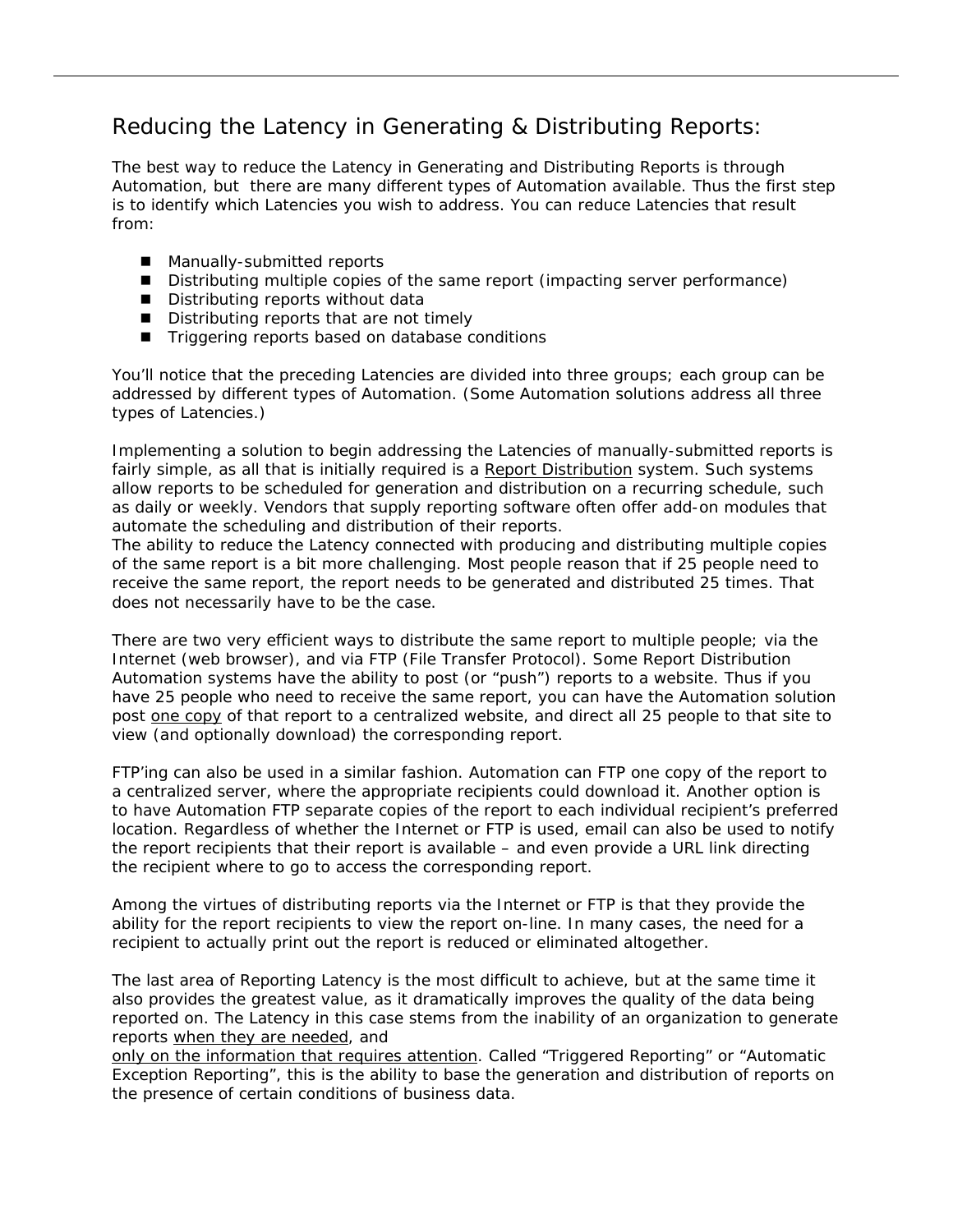Automation that provides this ability eliminates the problem of blank reports, as reports get generated only if the appropriate conditions exist. Automation that provides this ability also eliminates most of the lag-time between the presence of "reportable data" and the generation and distribution of the corresponding reports.

And, Automation that provides this ability can be restricted to producing reports based on very specific data (such as an inventory item within 10% of its re-order level), or on very specific thresholds (such as a support rep with more than 6 high priority calls).

But keep in mind that Automation that supports scenarios like these is only as valuable as an organization's ability to identify what those scenarios are.

When considering the use of Triggered Reports, it is essential that an organization first consider which reports would benefit from being more time-sensitive, and then consider what business conditions should trigger a corresponding report. Once an organization has identified those items, the return on investment from a Triggered Reporting Automation solution is easy to justify.

## Latency #6: Integrated Data Analysis & Response

**Definition**: The need to automatically and dynamically analyze data between multiple business applications and (if appropriate) trigger the appropriate automated workflow.

There's a reason why this Latency was saved for last: it's most difficult to achieve. Most organizations have not considered "integrated data analysis & response" in terms of its embedded Latencies because everyone assumes that those Latencies are a given.

This assumption is based on the fact that most businesses use multiple software applications and the very existence of that variety of software demands that certain Latencies cannot be avoided.

The truth is, they can.

#### Examples:

- → An organization has a "Sales" application and an "Accounting" application. They do not share data. There is no way to know when a client's pending sales (in the Sales DB) would put them over their credit limit (in the Accounting DB).
- $\rightarrow$  An organization has 3 databases in which employees record time spent on different activities. There is no way to automatically total the times from all 3 databases per employee and see if that employee is above or below certain thresholds.
- $\rightarrow$  If someone in the Finance department puts a client on 'Credit Hold' (in their Financial DB), there is no way to ensure that the client's salesperson knows about it.
- $\rightarrow$  It's impossible to spot interdepartmental "trouble spots" e.g., customers who have ordered less than \$5k of products but have called into Support more than 25 times over the last year.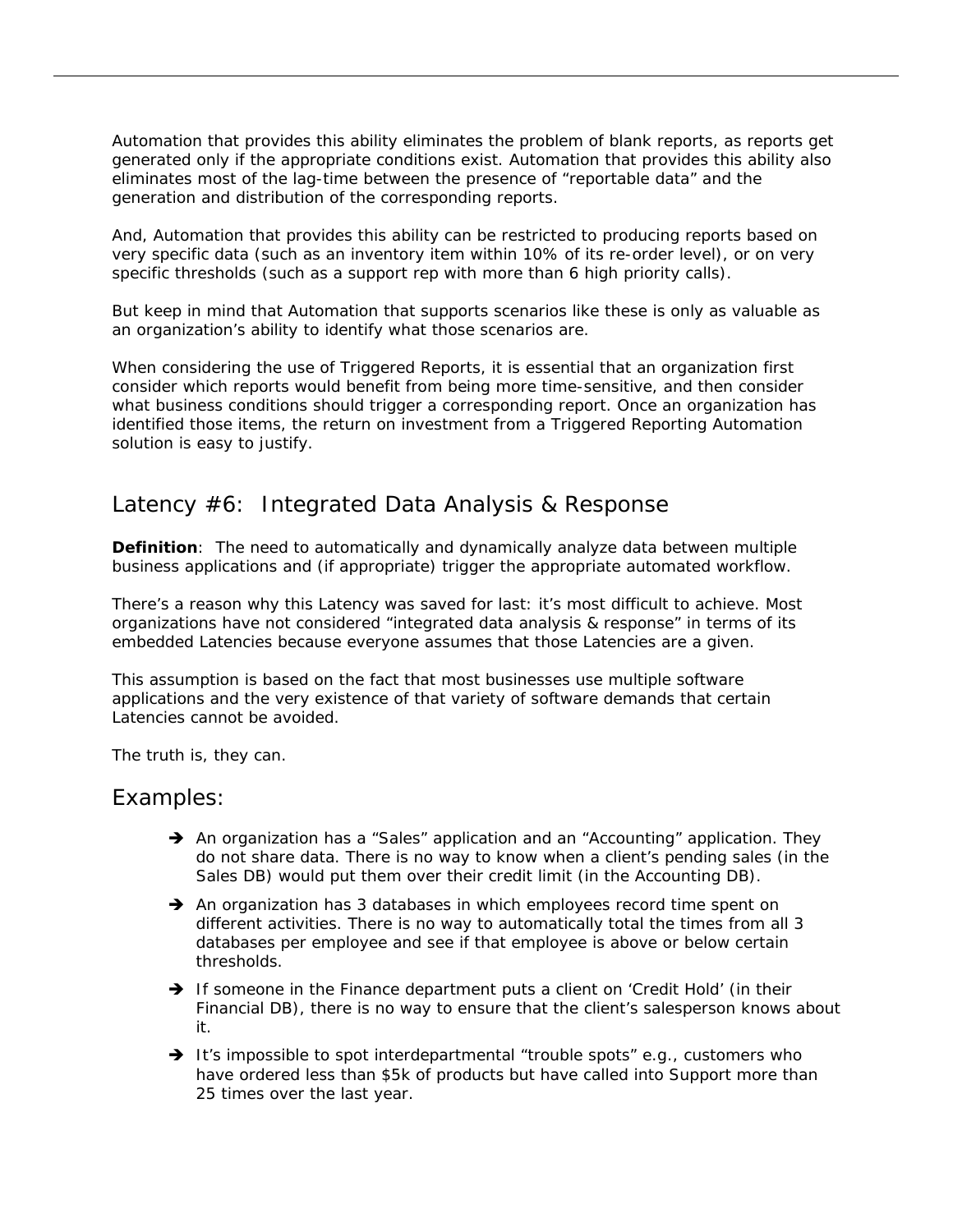## Business Impacts:

If it's difficult for an organization to keep on top of the activities of just a single business unit or department (such as Sales, Finance, or Customer Support), think of the challenge of trying to maintain a high level of awareness of the "convergence points" of business data between those departments.

From a "lag-time" perspective, consider this:

If the average department has the time and energy to analyze and respond to their business data once a month, how often will an organization as a whole have the time and energy to analyze the combined business data between their departments? Quarterly? Yearly? Ever?

And lastly, who within an organization has the time, energy, or expertise to analyze crossdepartmental business issues? The CEO? CFO? Anyone?

Any organization that focuses all of their attention on departmental goals, exceptions, and thresholds is being short-sighted. An individual client may appear to be a spectacular customer from the perspective of Sales, but might be a nightmare to Customer Service and Finance. The client might be a late-payer, always near their credit limit, and call into Support ten times a day.

A complete picture of this client cannot be gleaned from any one department. The truth to that client's status and value lies in the sum of all their activities.

The impact of an organization's inability to see this can be significant.

Consider a customer whose Sales profile is rosy but whose Financial profile is bleak. Without cross-departmental awareness, Sales staff can spend extensive time and effort closing a deal only to have it put on hold by the members of Finance. Lost time? Wasted Effort? You bet.

The problem with most cross-departmental situations like this one is that they typically do not reveal themselves until its too late. It's only after Sales has worked hard to win an opportunity and thrown it over the wall to Finance that a problem is detected. And although the sale itself may be halted, the time spent by the Sales Team is gone, never to be regained. That's a Latency that no company can afford on a frequent basis.

More and more companies are understanding that cross-departmental analysis is an essential part of managing their business. However, the cross-departmental analysis methods adopted by some companies often result in even greater Latencies than before. The problem here is that many cross-departmental analysis tools themselves cause more Latency than they relieve.

The reason for this is that most organizations assume that they need two, three, or more Automation solutions to adequately address the need for cross-departmental analysis and response. These solution sets typically include: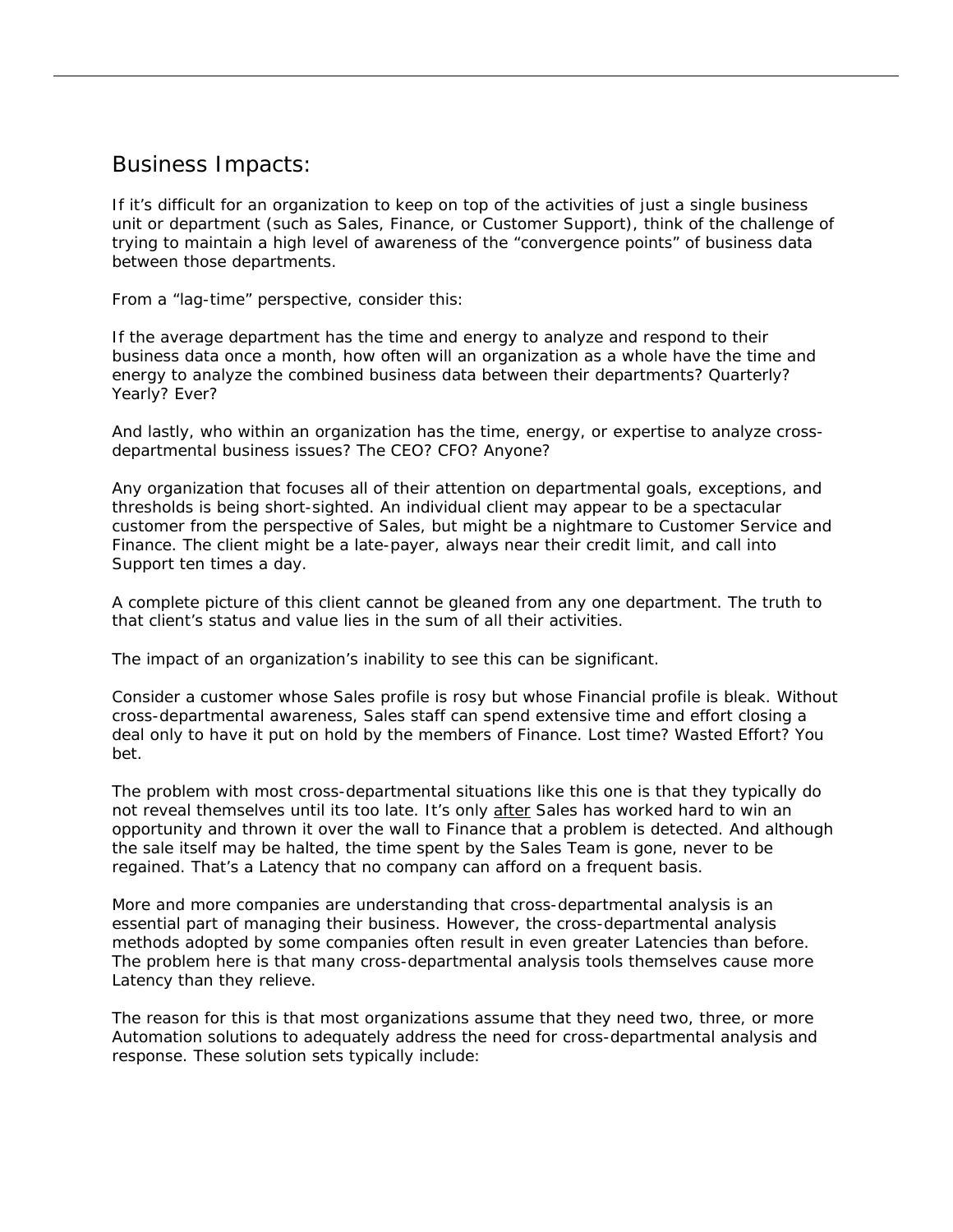- 1. An Integrated Data Mining tool (to combine and analyze data between departments)
- 2. An Integration tool (to move the data from one application to another)
- 3. A Workflow tool (to trigger the creation of follow-up actions)

Unfortunately, it is often the case that three such tools as these do not easily integrate with **each other**. And so, the time and effort required to integrate these solutions with each other and then apply them to cross-departmental awareness often results in a net loss of time rather than a net gain.

## Reducing the Latency in Cross-Department Analysis

Although the challenge of cross-departmental awareness is significant, the method to address it is relatively simple and consists of two steps. The first step is to identify the departmental "convergence points" of business data.

To identify convergence points, you need to ask such questions as:

- $\rightarrow$  What actions by department 'a' require a response from department 'b'?
- $\rightarrow$  What actions by department 'a' can be impacted by actions from department 'b'?
- $\rightarrow$  What thresholds which are determined by department 'a' can impact actions or decisions by department 'b'?
- $\rightarrow$  What actions by department 'a' need to inform members of department 'b'?

Process flowcharts are an invaluable aid to identifying business process convergence points. In most flowcharts, you will readily be able to see when a decision point has been reached, and what departmental data is required to reach that decision.

Keep in mind that the **earlier** in a process that decisions can be reached, the less impact a Latency will have. For example, a process that waits for a sales opportunity to be worked on and closed before checking a client's financial status has a much larger Latency than a process that checks a client's financial status as soon as an opportunity is created.

The second step in addressing the challenge of cross-departmental awareness is the selection of a **single** Automation solution that encompasses all three capabilities mentioned previously.

Effective cross-departmental analysis and response requires a solution that offers a combination of Integrated Data Mining, Data Integration, and Workflow capabilities. Historically, those three functions have been available only as separate Automation solutions, but the last few years (from 2000 onwards) has seen the introduction of such consolidated solutions onto the market.

When reviewing potential Automation solutions, an organization needs to first evaluate what extent of functionality they need in each of the three areas mentioned previously (Integrated Data Mining, Data Integration, and Workflow) as different organizations require different levels of functionality in each of these areas. Once that analysis is complete, an organization can effectively choose a consolidated Automation solution that offers the precise level of functionality they require.